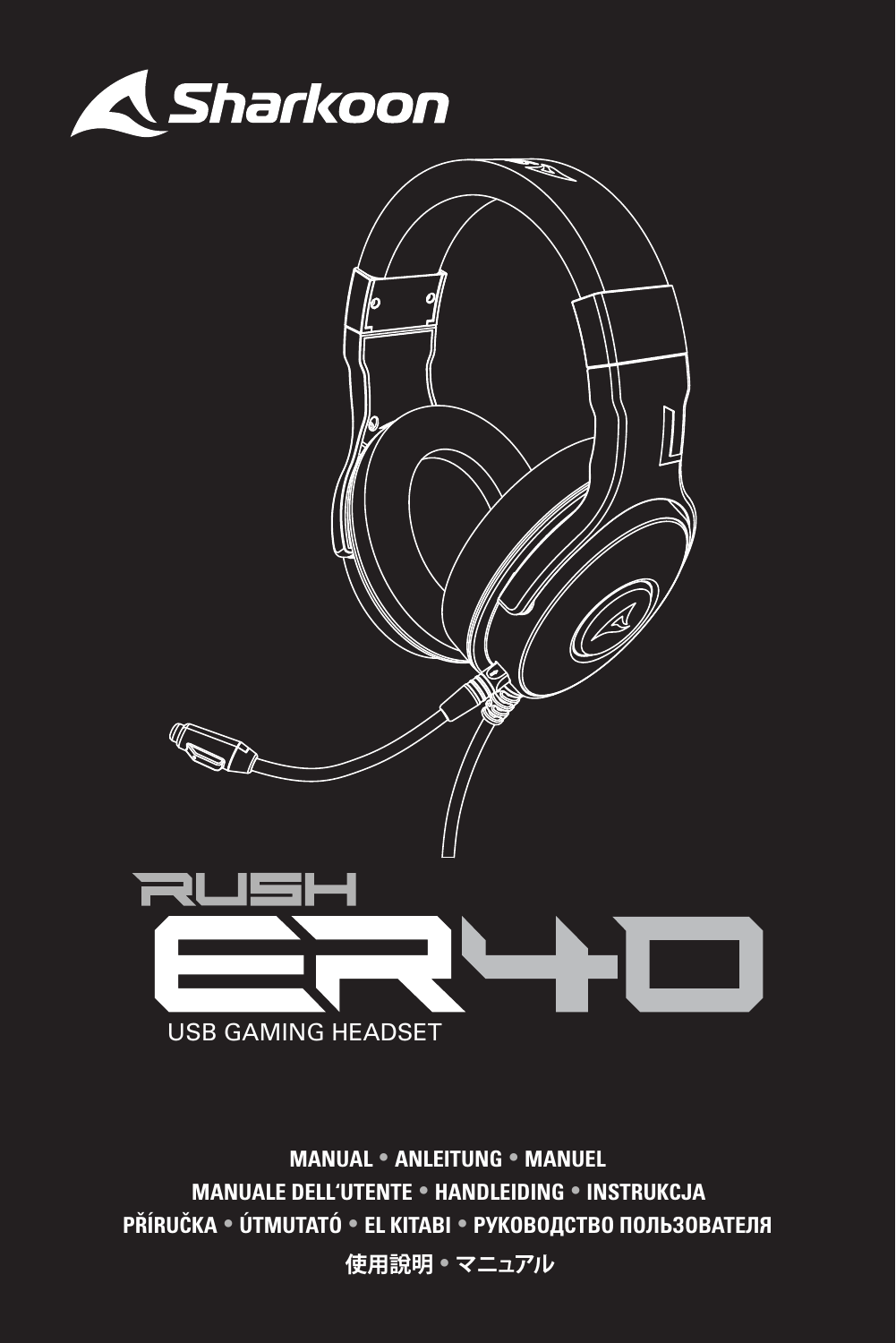#### **Package Contents USB Connector**

- Verpackungsinhalt
- Contenu de l'emballage
- Contenuto della confezione
- Contenidos del paquete
- Conteúdo da embalagem
- Inhoud verpakking
- Opakowanie zawiera
- Obsah balení
- A csomag tartalma
- Paket İçeriği
- Содержимое упаковки
- 包裝內含物件
- パッケージ内容



- USB-Anschluss
- Connecteur USB •••••••
- Connettore USB
- Conector USB
- Conector USB
- USB-aansluiting
- Podłączenie USB
- USB konektor
- USB csatlakozó
- USB bağlantısı
- Разъем USB<br>• USB 接頭
- 
- USB コネクタ





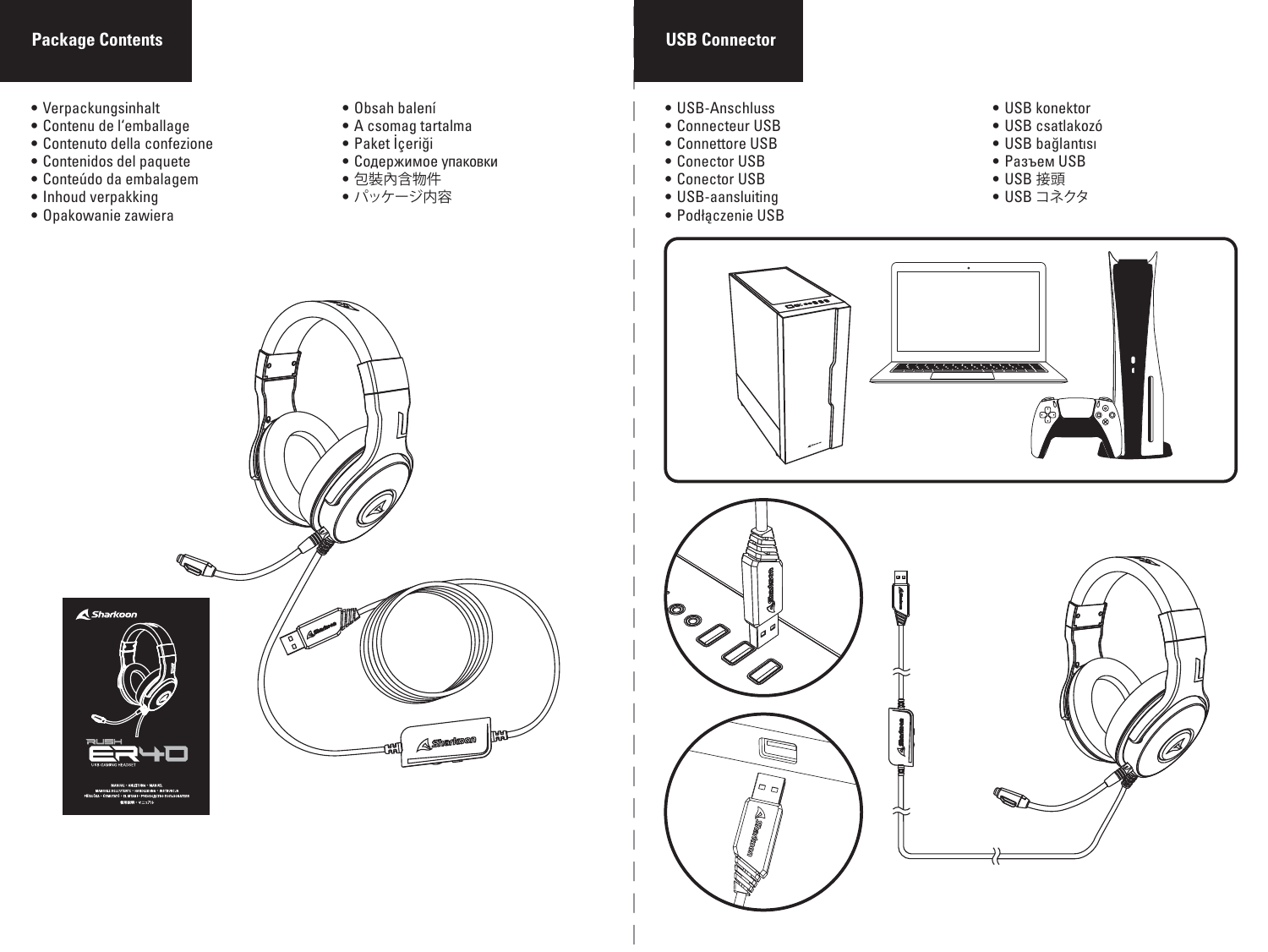#### **Adjusting the Headband**

- Kopfbügel einstellen
- Réglage du Bandeau
- Regolazione della fascia
- Ajustar la diadema
- Ajustar o arco
- Instellen van de hoofdband
- Regulacja pałąka
- Nastavení náhlavníku
- Állítható fejpánt
- Kafa Bandının Ayarlanması
- Регулировка оголовья
- 調整頭帶
- ヘッドバンドの調整

#### **Detachable Microphone**

- Abnehmbares Mikrofon
- Microphone amovible
- Microfono rimovibile
- Micrófono extraíble
- Microfone destacável
- Afneembare microfoon
- Odłączany mikrofon
- Odpojitelný mikrofon
- Leválasztható mikrofon
- Ayrılabilir Mikrofon
- Съемный микрофон
- 可拆卸式麥克風
- 着脱可能なマイク

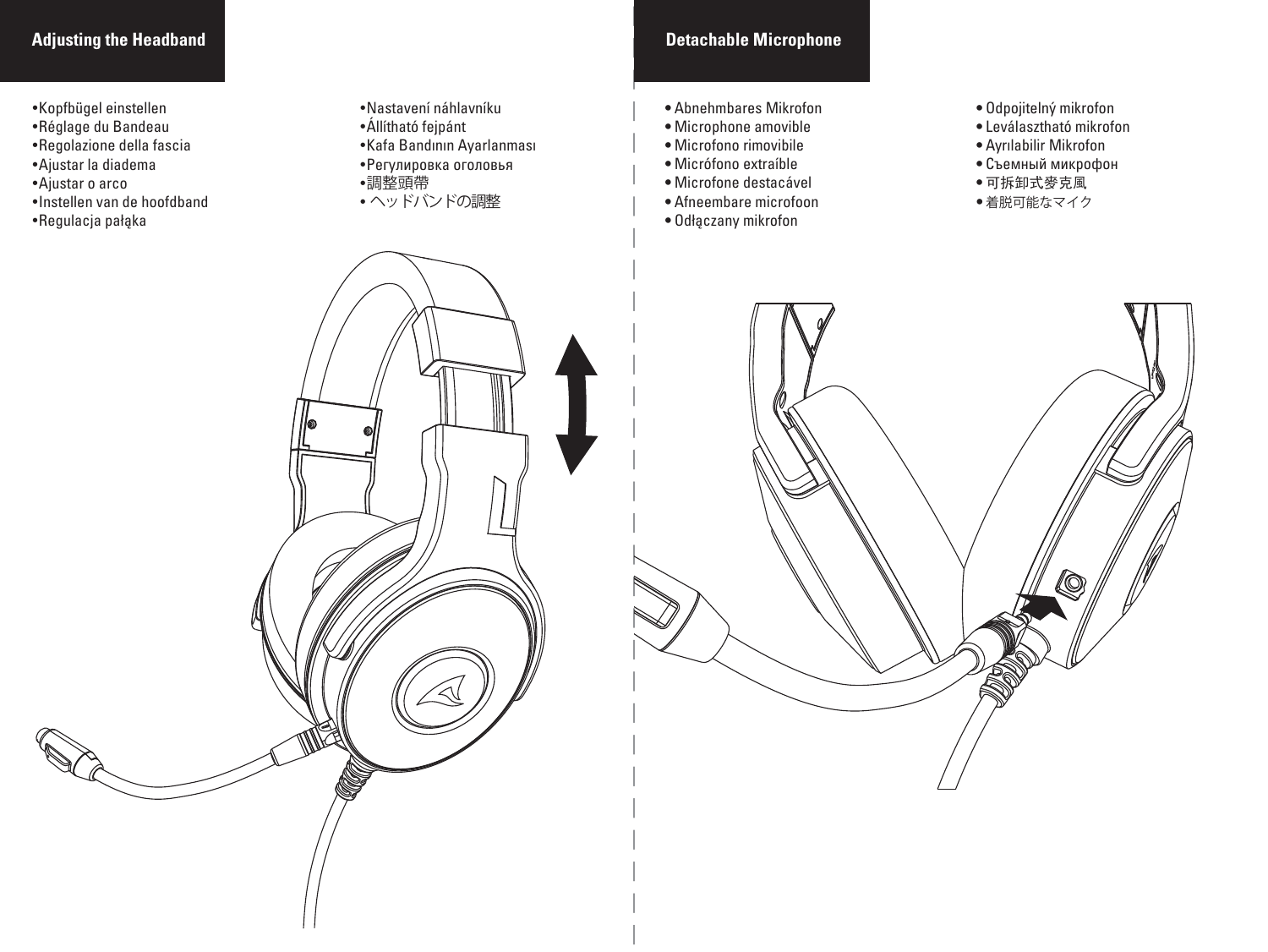#### **Inline Controller**

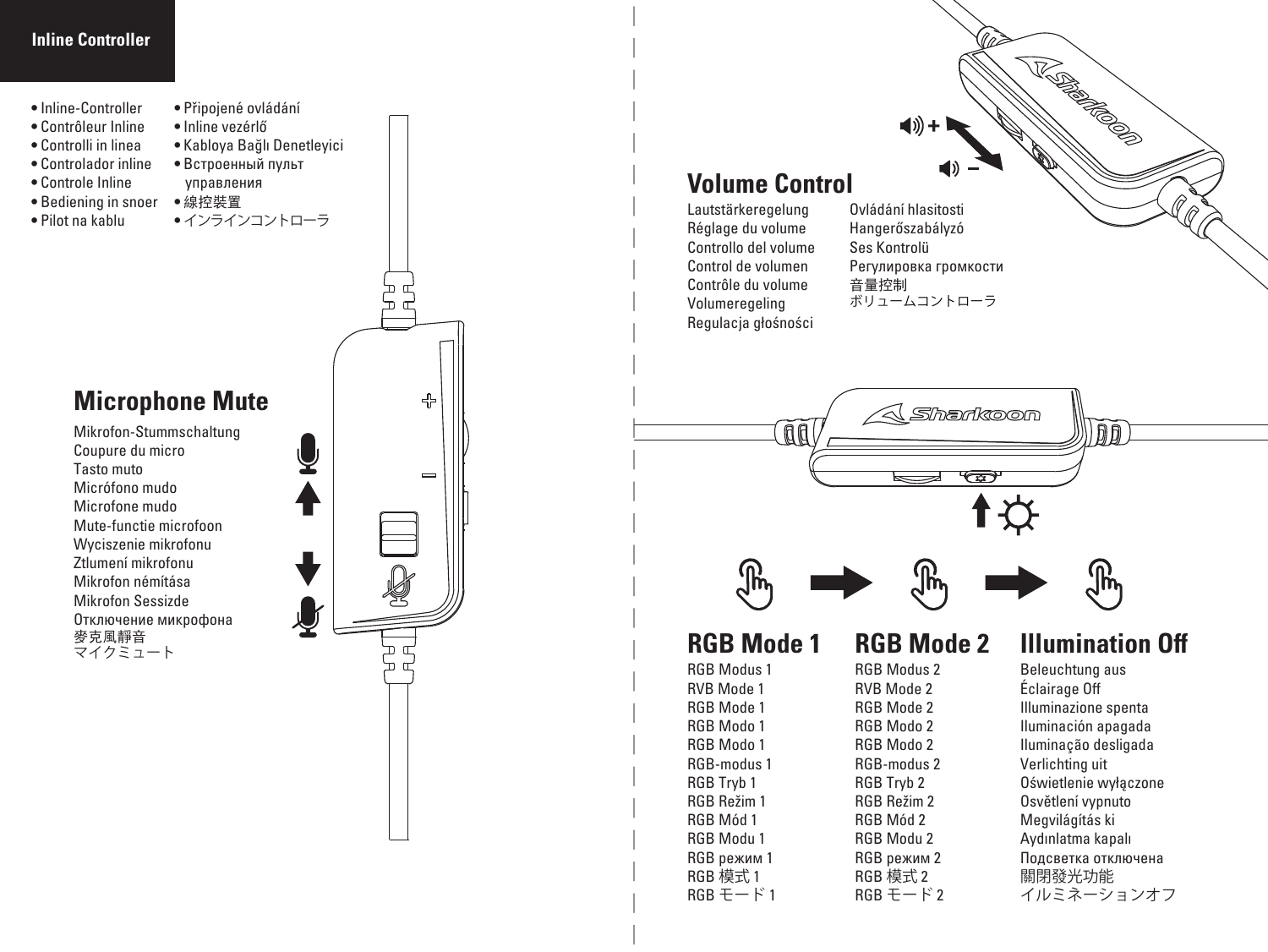#### **Audio Software**

- Audio-Software
- Logiciel audio
- Software audio
- Software de audio
- Software de áudio
- Audiosoftware
- Oprogramowanie Audio
- Zvukový software
- Audio szoftver • Ses Yazılımı
- Аудио программное
- обеспечение
- 音效軟體
- オーディオソフトウェア
- **EN** Download the product software to be able to use additional functions such as the equalizer or surround effects. The software is available at www.sharkoon.com
- **DE** Laden Sie die zugehörige Software herunter, um weitere Funktionen wie den Equalizer oder Umgebungseffekte nutzen zu können. Die Software ist verfügbar unter www.sharkoon.com
- **FR** Téléchargez le logiciel du produit pour pouvoir utiliser des fonctions supplémentaires telles que l'égaliseur ou les effets surround. Le logiciel est disponible sur www.sharkoon.com
- **IT** Scarica il software del prodotto per utilizzare funzioni aggiuntive, come l'equalizzatore o l'effetto surround. Il software è disponibile qui: www.sharkoon.com
- **ES** Descargue el software de producto para poder usar funciones adicionales como el ecualizador o los efectos de sonido envolvente. El software está disponible en www.sharkoon.com

**PT** Baixe o software do produto para ter acesso às funções adicionais como equalizador ou efeitos surround. O software está disponível no site www.sharkoon.com

**NL Download de productsoftware om de extra functionaliteiten zoals de** equalizer of de surroundeffecten te kunnen gebruiken. De software is beschikbaar op www.sharkoon.com

- **PL** Pobierz oprogramowanie produktu, aby móc korzystać z dodatkowych funkcji, takich jak korektor dźwięku lub efekty surround. Oprogramowanie jest dostępne na stronie www.sharkoon.com
- **CZ** Stáhněte si produktový software, abyste mohli používat dodatečné funkce jako ekvalizér či efekty surround. Software je dostupný na adrese www.sharkoon.com
- **HU** Töltse le a termék szoftverét olyan további funkciók használatához, mint az equalizer vagy a surround hatások. A szoftver elérhető weboldalunkon: www.sharkoon.com
- **TR** Ekolayzır veya surround efektleri gibi işlevler kullanabilmek için ürün yazılımını indirin Yazılımı www.sharkoon.com adresinde bulabilirsiniz.
- **RU** Скачайте программное обеспечение, чтобы иметь возможность настроить дополнительные функции, такие как эквалайзер или эффекты объемного звучания. Программное обеспечение доступно на www.sharkoon.com
- **CN** 下載本產品的軟體後即可使用額外的功能, 像是等化器或環繞音效。 該軟體可從 www.sharkoon.com 網站下載
- **JP** 本ソフトウェアをダウンロードして、 イコライザーやサラウンドなどの追加機能が使用できます。 www.sharkoon.com からソフトウェアをダウンロードできます。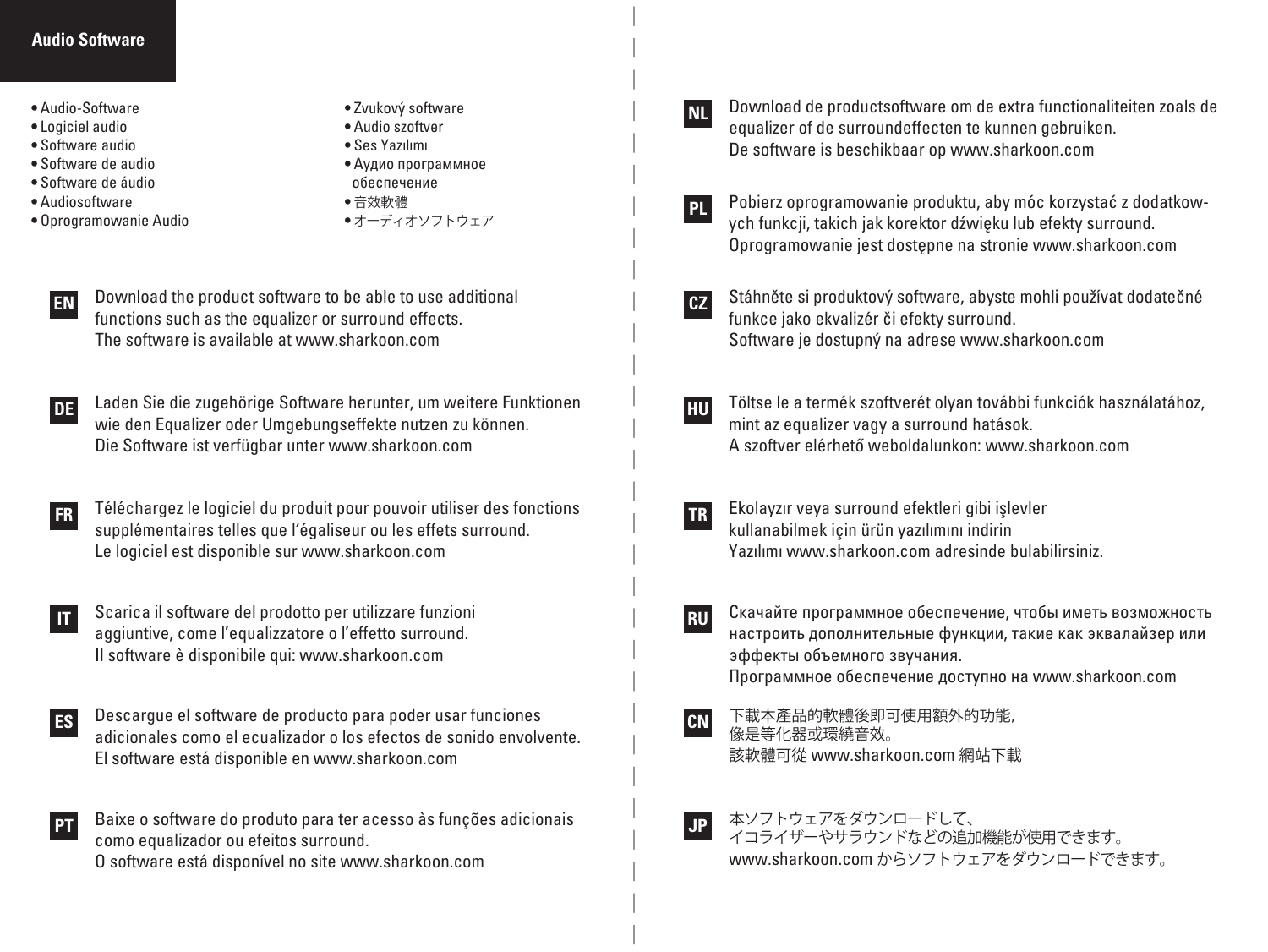#### **General**

| -------                     |                       |  |
|-----------------------------|-----------------------|--|
| Type                        | <b>Stereo Headset</b> |  |
| Design                      | Circumaural           |  |
| Connector                   | USB                   |  |
| Chip                        | <b>CM108B</b>         |  |
| <b>Inline Controller</b>    |                       |  |
| Illumination                |                       |  |
| <b>Weight without Cable</b> | 295q                  |  |

#### **Headphone Specifications**

| <b>Speaker Diameter</b>   | $50 \text{ mm}$       |
|---------------------------|-----------------------|
| Impedance                 | $24 \Omega + 15 \%$   |
| <b>Frequency Response</b> | 20 Hz - 20,000 Hz     |
| Sensitivity               | $95 dB + 3 dB$        |
| Max. Power                | $15 \text{ mW}$       |
| <b>Volume Control</b>     | Via Inline Controller |

#### **Microphone Specifications**

| <b>Direction</b>           | Omnidirectional       |
|----------------------------|-----------------------|
| Impedance                  | 22 kO                 |
| <b>Frequency Response</b>  | 100 Hz - 10,000 Hz    |
| Sensitivity                | $-42$ dB $+3$ dB      |
| Detachable Microphone      |                       |
| <b>Flexible Microphone</b> |                       |
| <b>Microphone Mute</b>     | Via Inline Controller |

#### **Cables and Connectors**

| <b>Total Cable Length USB</b> | 240 cm |
|-------------------------------|--------|
| <b>Gold-Plated Connectors</b> |        |

#### **Software Properties**

| Equalizer               | 10-band     |
|-------------------------|-------------|
| <b>Surround Mode</b>    | Virtual 7.1 |
| <b>Surround Effects</b> |             |
|                         |             |
| <b>Compatibility</b>    |             |
| PCs/Notebooks           |             |

#### **Package Contents**

RUSH ER40, Manual

# **Specifications EN Safety Instructions**



Avoid listening at a high volume level for a longer period of time.

Doing so may harm your hearing.

#### **Legal Disclaimer**

For potential loss of data, especially due to inappropriate handling, Sharkoon assumes no liability.

All named products and descriptions are trademarks and/or registered trademarks of the respective manufacturers and are accepted as protected. As a continuing policy of product improvement at Sharkoon, the design and specifications are subject to change without prior notice. National product specifications may vary.

The legal rights of the downloadable software belong to the respective owner. Please observe the license terms of the manufacturer before using the software.

All rights reserved especially (also in extracts) for translation, reprinting, reproduction by copying or other technical means. Infringements will lead to compensation. All rights reserved especially in case of assignation of patent or utility patent. Means of delivery and technical modifications reserved.

#### **Disposal of Your Old Product**

Your product is designed and manufactured with high quality materials and components, which can be recycled and reused.



When this crossed-out wheeled bin symbol is attached to a product, it means the product is covered by the European Directive 2012/19/EU.

Please be informed about the local separate collection system for electrical and electronic products.

Please act according to your local rules and do not dispose of your old products with your normal household waste. The correct disposal of your old product will help prevent potential negative consequences to the environment and human health.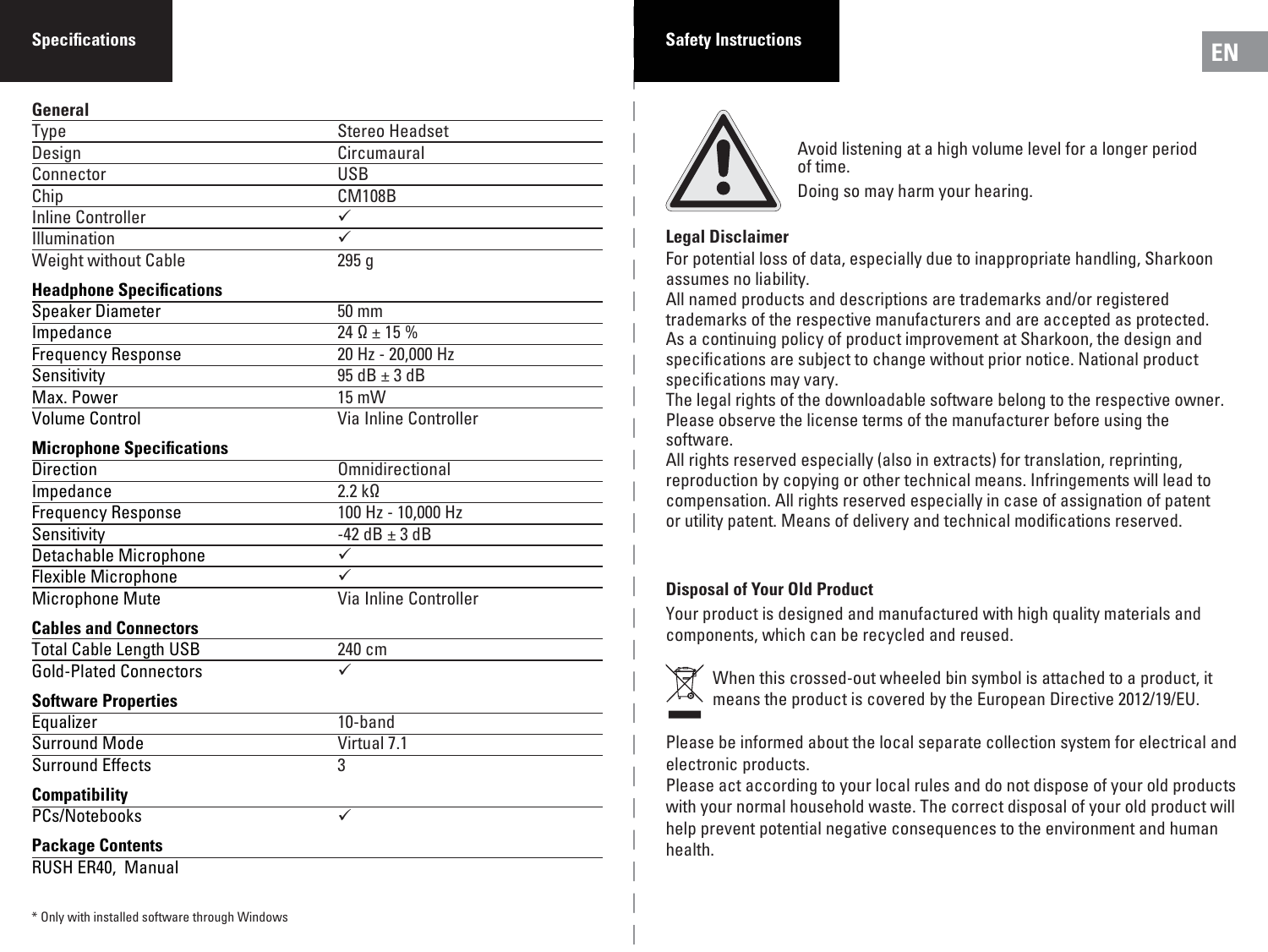#### **Spezifikationen**

#### **Allgemein**

| ,,,,,,,,,,,,,      |                 |  |
|--------------------|-----------------|--|
| Typ                | Stereo-Headset  |  |
| Bauform            | Ohrumschließend |  |
| Anschluss          | USB             |  |
| Chip               | <b>CM108B</b>   |  |
| Inline-Controller  |                 |  |
| Beleuchtung        |                 |  |
| Gewicht ohne Kabel | 295q            |  |

#### **Kopfhöre r-Spezifikationen**

| Lautsprecher-Durchmesser | $50 \text{ mm}$      |
|--------------------------|----------------------|
| Impedanz                 | $24 \Omega + 15 \%$  |
| Frequenzbereich          | 20 Hz - 20,000 Hz    |
| Empfindlichkeit          | $95 dB \pm 3 dB$     |
| Max. Leistung            | $15 \text{ mW}$      |
| Lautstärkeregelung       | Am Inline-Controller |

#### **Mikrofon-Spezifikationen**

| Richtcharakteristik       | Omnidirektional       |
|---------------------------|-----------------------|
| Impedanz                  | $2.2 \text{ k}\Omega$ |
| Frequenzbereich           | 100 Hz - 10.000 Hz    |
| Empfindlichkeit           | $-42$ dB $\pm$ 3 dB   |
| Abnehmbares Mikrofon      |                       |
| <b>Flexibles Mikrofon</b> |                       |
| Mikrofon-Stummschaltung   | Am Inline-Controller  |

#### **Kabel und Anschlüsse**

| Software-Eigenschaften      |        |  |
|-----------------------------|--------|--|
| Goldbeschichtete Anschlüsse |        |  |
| Gesamt-Kabellänge USB       | 240 cm |  |

| Equalizer       | 10-Band        |  |
|-----------------|----------------|--|
| Surround-Modus  | Virtueller 7.1 |  |
| Surroundeffekte |                |  |
| Kompatibilität  |                |  |
| PCs/Notebooks   |                |  |
|                 |                |  |

#### **Verpackungsinhalt**

RUSH ER40, Anleitung

# **DE Sicherheitshinweise**



Vermeiden Sie, das Headset über längere Zeit bei hoher Lautstärke zu benutzen. Es kann Ihr Gehör schädigen.

#### **Rechtliche Hinweise**

Für eventuell auftretenden Datenverlust, insbesondere durch unsachgemäße Handhabung, übernimmt Sharkoon keine Haftung.

Alle genannten Produkte und Bezeichnungen sind Warenzeichen und/oder eingetragene Warenzeichen der jeweiligen Hersteller und werden als geschützt anerkannt.

Als ein Teil von Sharkoons Politik der fortwährenden Produktverbesserung unterliegen Produktdesign und -spezifikationen Änderungen ohne vorherige Ankündigung. Die Spezifikationen können in verschiedenen Ländern variieren. Die Rechte an der herunterladbaren Software obliegen dem jeweiligen Rechteinhaber. Bitte beachten Sie vor dem Gebrauch etwaige Lizenzbestim mungen des Herstellers.

Alle Rechte vorbehalten, insbesondere (auch auszugsweise) die der Übersetzung, des Nachdrucks, der Wiedergabe durch Kopieren oder ähnliche Verfahren. Zuwiderhandlungen verpflichten zu Schadenersatz. Alle Rechte vorbehalten, insbesondere für den Fall der Patenterteilung oder GM-Eintra gung. Liefermöglichkeiten und technische Änderungen vorbehalten.

#### **Entsorgung Ihres alten Gerätes**

Ihr Gerät wurde unter Verwendung hochwertiger Materialien und Komponenten entwickelt und hergestellt, die recycelt und wiederverwendet werden können.



Befindet sich dieses Symbol (durchgestrichene Abfalltonne auf Rädern) auf dem Gerät, bedeutet dies, dass für dieses Gerät die Europäische Richtlinie 2012/19/EU gilt.

Informieren Sie sich über die geltenden Bestimmungen zur getrennten Sammlung von Elektro- und Elektronik-Altgeräten in Ihrem Land. Richten Sie sich bitte nach den geltenden Bestimmungen in Ihrem Land, und entsorgen Sie Altgeräte nicht über Ihren Haushaltsabfall. Durch die korrekte Entsorgung Ihrer Altgeräte werden Umwelt und Menschen vor möglichen negativen Folgen geschützt.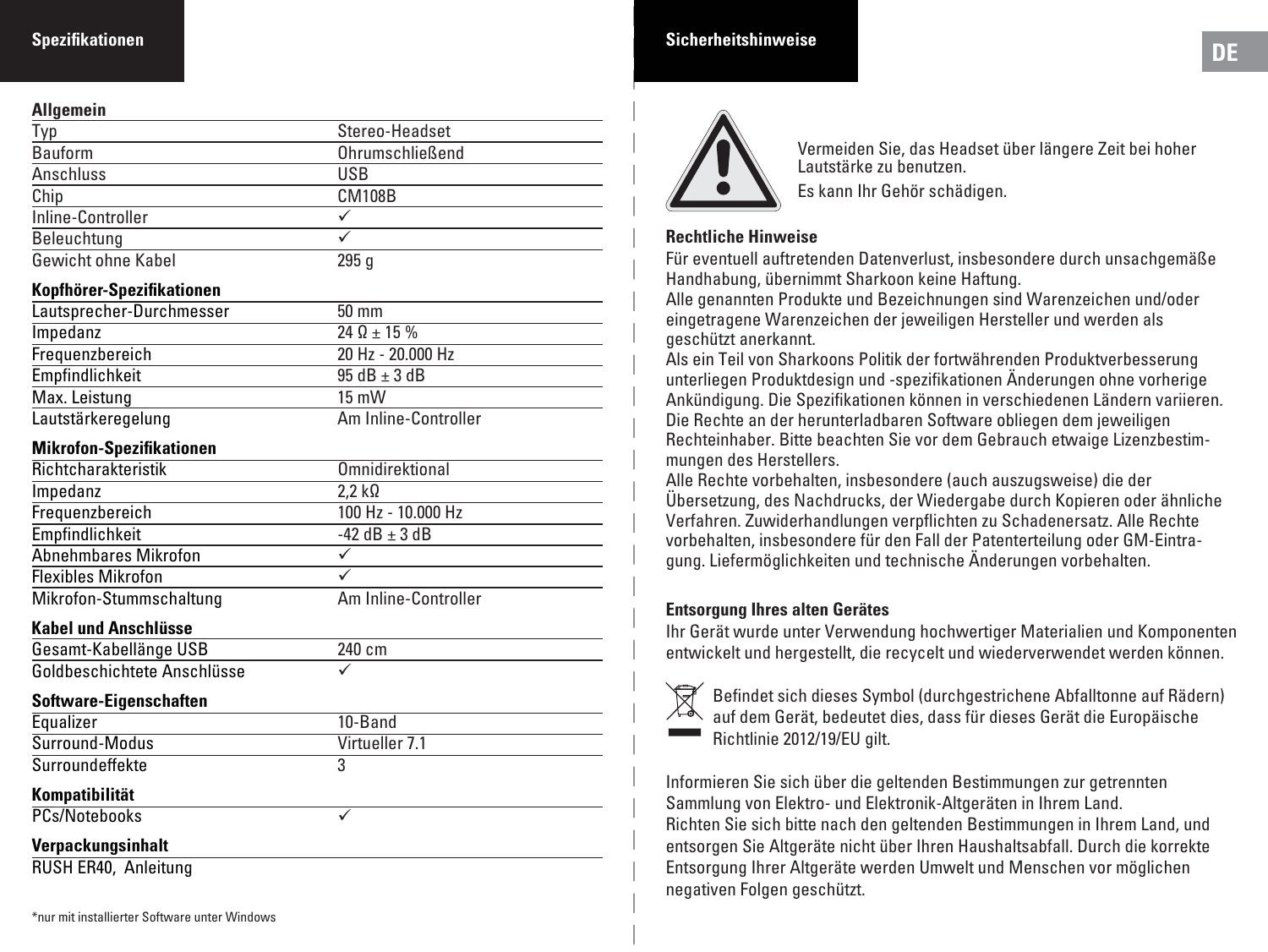#### **Spécifications**

#### **Caractéristiques générales**

| Type              | Casque stéréo      |
|-------------------|--------------------|
| Design            | Circum-auriculaire |
| Connecteur        | USB                |
| Puce              | <b>CM108B</b>      |
| Contrôleur Inline |                    |
| Eclairage         |                    |
| Poids sans câble  | 295a               |

#### **Spécifications des écouteurs**

| Diamètre du haut-parleur | $50 \text{ mm}$          |
|--------------------------|--------------------------|
| Impédance                | $24 \Omega + 15 \%$      |
| Réponse de fréquence     | 20 Hz - 20 000 Hz        |
| Sensibilité              | $95 dB + 3 dB$           |
| Puissance max.           | $15 \text{ mW}$          |
| Réglage du volume        | Via le contrôleur Inline |

#### **Spécifications du microphone**

| <b>Direction</b>     | Omnidirectionnel         |
|----------------------|--------------------------|
| Impédance            | $2.2 \text{ k}\Omega$    |
| Réponse de fréquence | 100 Hz - 10 000 Hz       |
| Sensibilité          | $-42$ dB $+3$ dB         |
| Microphone amovible  |                          |
| Microphone flexible  |                          |
| Coupure du micro     | Via le contrôleur Inline |

#### **Câbles et connecteurs**

| vuvics cl connecteurs        |             |
|------------------------------|-------------|
| Longueur totale du câble USB | 240 cm      |
| Connecteurs plaqués or       | ✓           |
| Propriétés du logiciel       |             |
| Egaliseur                    | 10 bandes   |
| Mode surround                | virtual 7.1 |
| <b>Effets Surround</b>       | 3           |
| <b>Compatibilité</b>         |             |
| PC(s)/Notebooks              |             |
| Contenu de l'emballage       |             |

RUSH ER40, Manuel

| <b>Consignes de sécurité</b> | FR |
|------------------------------|----|
|                              |    |



Veuillez éviter d'écouter de la musique à un niveau de volume élevé pendant une période prolongée car ceci peut d'altérer votre audition.

#### **Clause d'exclusion de responsabilité**

Sharkoon n'assume aucune responsabilité pour les pertes de données, en particulier celles causées par un traitement inapproprié. Les noms de produits et descriptions sont des marques commerciales et/ou protégées des fabricants respectifs, acceptées comme protégées. Dans le cadre de la politique d'amélioration continue des produits chez Sharkoon, le design et les spécifications sont sujets à des modifications sans préavis. Les spécifications nationales du produit peuvent varier. Les droits légaux du logiciel téléchargeable appartiennent à leurs propriétaires respectifs. Veuillez respecter les conditions du contrat de licence du fabricant avant d'utiliser le logiciel.

Tous les droits sont réservés, en particulier pour la traduction, la réimpression, la reproduction par copie ou tout autre moyen technique. Toute infraction donnera lieu à une demande de compensation. Tous droits réservés, en particulier en cas de cession de brevet ou de brevet d'utilité. Les méthodes de livraison et de modification technique sont réservées.

#### **Traitement de votre produit usagé**

Votre produit est conçu et fabriqué avec des matériaux et composants de haute qualité qui peuvent être réutilisés et recyclés.



Lorsque ce symbole de poubelle barrée est présent sur un produit, cela signifie que ce dernier est couvert par la directive européenne 2012/19/EU.

Veuillez-vous informer sur le système local de collecte de tri sélectif pour les produits électriques et électroniques.

- aidera à prévenir les conséquences négatives potentielles pour l'environnement Veuillez respecter la réglementation locale et ne pas jeter vos produits usagés avec vos déchets ménagers. La mise au rebut conforme de votre ancien produit et la santé humaine.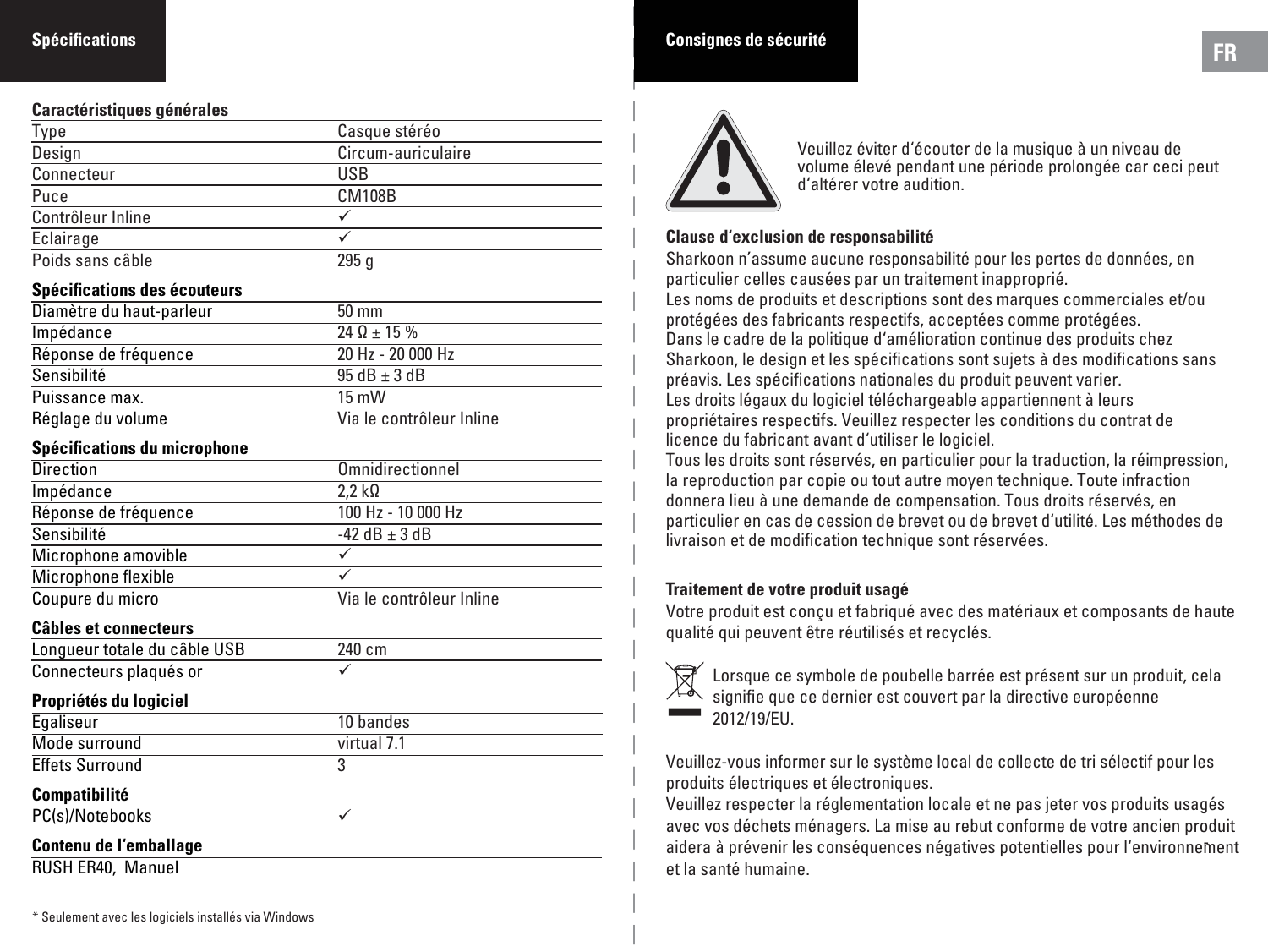#### **Specifiche tecniche**

#### **Generale**

| uviiviuv           |                             |
|--------------------|-----------------------------|
| Tipo               | Cuffie stereo con microfono |
| Tipo di cuffie     | Circumaurali                |
| connettore         | USB                         |
| Chip               | <b>CM108B</b>               |
| Controlli in linea |                             |
| Illuminazione      |                             |
| Peso senza il cavo | 295 a                       |

#### **Specifiche tecniche delle cuffie**

| Diametro altoparlante | $50 \text{ mm}$    |
|-----------------------|--------------------|
| Impedenza             | $240 + 15%$        |
| Risposta in frequenza | 20 Hz - 20,000 Hz  |
| Sensibilità           | $95 dB + 3 dB$     |
| Potenza massima       | $15 \text{ mW}$    |
| Controllo del volume  | Controlli in linea |

#### **Specifiche del microfono**

| <b>Omnidirezionale</b>  |
|-------------------------|
| $2.2 \; \text{k}\Omega$ |
| 100 Hz - 10.000 Hz      |
| -42 dB $\pm$ 3 dB       |
|                         |
|                         |
| Controlli in linea      |
|                         |
| 240 cm                  |
| ✓                       |
|                         |
| 10 bande                |
| virtuale 7.1            |
| 3                       |
|                         |
| ✓                       |
|                         |
|                         |

# **IT IT IT**



Evitare di ascoltare ad alto volume per periodi prolungati perché si possono subire danni all'udito.

#### **Avvertenze legali**

Per potenziali perdite dei dati, in particolare a causa di un trattamento inappropriato, Sharkoon non si assume alcuna responsabilità in merito. Tutti i prodotti e le descrizioni riportate sono marchi e/o marchi registrati dei rispettivi produttori e vengono accettati come protetti.

Come parte della politica di miglioramento del prodotto di Sharkoon, i prodotti sono soggetti a cambi del Design e le specifiche sono soggette a modifiche senza preavviso. Le specifiche possono variare nei diversi paesi. I diritti del software scaricabile appartengono ai rispettivi proprietari. Si prega di notare prima i termini di licenza di uso del produttore.

Tutti i diritti sono riservati in particolare (anche per gli estratti) per traduzioni, ristampe, riproduzione tramite copia e metodi simili. I trasgressori sono passibili di risarcimento danni. Tutti i diritti sono riservati, in particolare per la concessione di brevetti o di registrazione. Disponibilità e modifiche tecniche sono riservate.

#### **Smaltimento vecchio dispositivo**

Il prodotto è stato progettato e realizzato con materiali e componenti che possono essere riciclati e riutilizzati di alta qualità.



Questo simbolo (bidone ruote) sul dispositivo, significa che per questo vale la direttiva europea 2012/19/ EU.

La preghiamo di informarsi sulle modalità di raccolta differenziata di apparecchiature elettriche ed elettroniche nel Suo paese.

Siate sicuri di fare riferimento alle leggi in vigore nel vostro paese e non gettare i vecchi prodotti nei normali rifiuti domestici. Il corretto smaltimento dei vecchi dispositivi, contribuisce a prevenire l´ambiente e le persone da possibili conseguenze negative.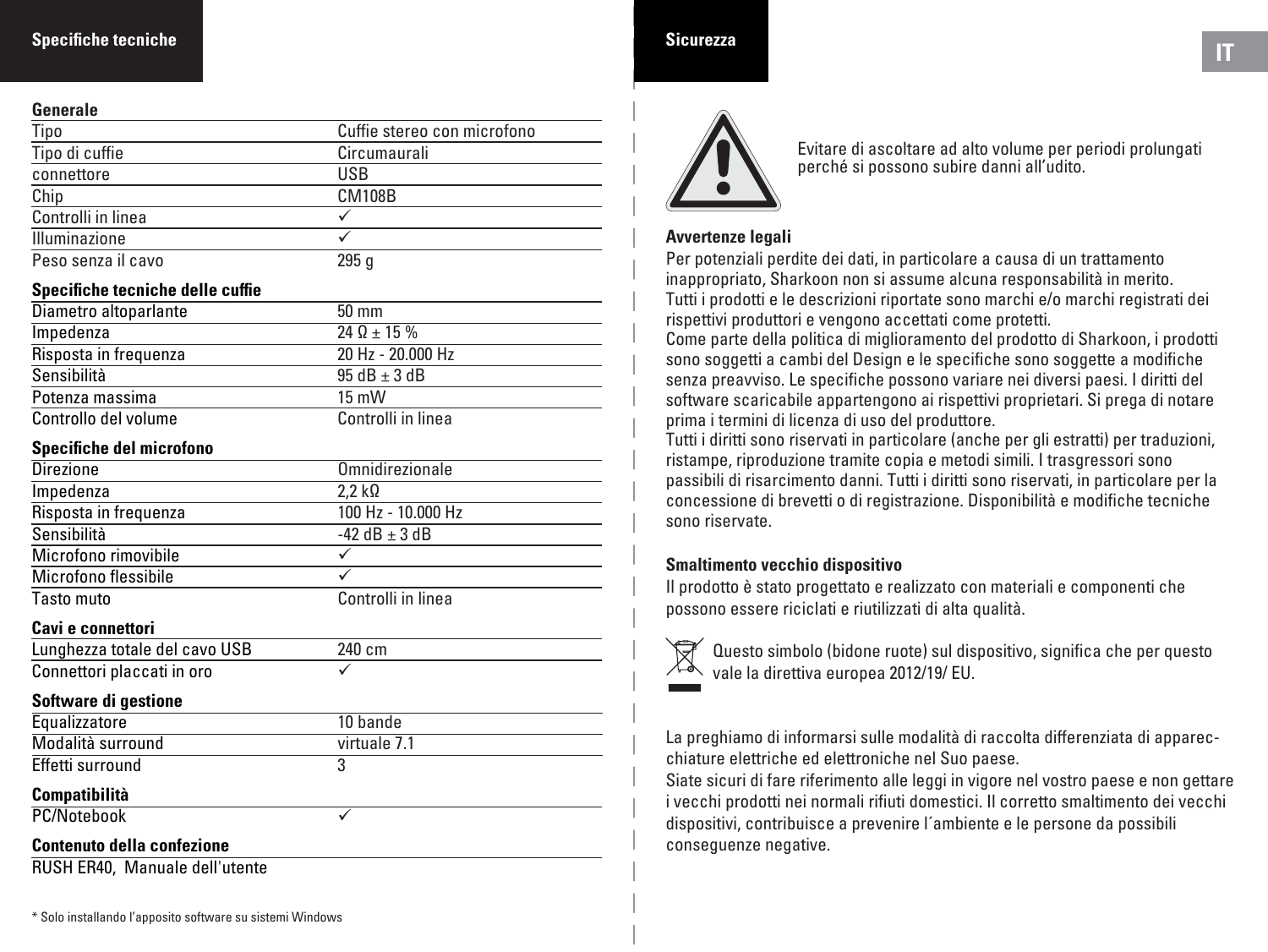#### **General**

| ,,,,,,,,,,         |                   |  |
|--------------------|-------------------|--|
| Tipo               | Auricular estéreo |  |
| Diseño             | Circumaural       |  |
| Conector           | USB               |  |
| Chip               | <b>CM108B</b>     |  |
| Controlador inline |                   |  |
| Iluminación        |                   |  |
| Peso sin cable     | 295q              |  |

#### **Especificaciones del casco**

| Diámetro del altavoz    | $50 \text{ mm}$        |
|-------------------------|------------------------|
| Impedancia              | $24 \Omega + 15 \%$    |
| Respuesta de frecuencia | 20 Hz - 20,000 Hz      |
| Sensibilidad            | $95 dB + 3 dB$         |
| Máx. potencia           | $15 \text{ mW}$        |
| Control de volumen      | Vía controlador inline |

#### **Especificaciones del micrófono**

| <b>Dirección</b>        | Omnidireccional        |
|-------------------------|------------------------|
| Impedancia              | $2.2 \text{ k}\Omega$  |
| Respuesta de frecuencia | 100 Hz - 10.000 Hz     |
| Sensibilidad            | $-42$ dB $+3$ dB       |
| Micrófono extraíble     |                        |
| Micrófono flexible      |                        |
| Micrófono mudo          | Vía controlador inline |

#### **Cable y conectores**

| Longitud total de cable USB | 240 cm |
|-----------------------------|--------|
| Conectores chapados en oro  |        |

#### **Propiedades del software**

| Ecualizador                  | 10-band     |  |
|------------------------------|-------------|--|
| Modo envolvente              | virtual 7.1 |  |
| Efectos de sonido envolvente |             |  |
| Compatibilidad               |             |  |

#### **Compatibilidad**

PC/Notebook V

#### **Contenidos del paquete**

RUSH ER40, Manual

## **ES Instrucciones de seguridad**



La escucha de sonidos de alto volumen durante periodos prolongados de tiempo podría provocar lesiones auditivas.

#### **Aviso legal**

Sharkoon no asume ninguna responsabilidad por la posible pérdida de datos, especialmente por una manipulación inadecuada.

Todos los productos y descripciones mencionados son marcas comerciales y/o marcas registradas de sus respectivos fabricantes y están aceptados como protegidos.

Cumpliendo nuestra continuada directiva de mejora de productos en Sharkoon, el diseño y las especificaciones están sujetos a cambio sin previo aviso. Las especificaciones de productos nacionales pueden variar.

Los derechos legales del software descargable pertenecen a sus respectivos propietarios. Tenga en cuenta los términos de la licencia del fabricante antes de utilizar el software.

Reservados todos los derechos, especialmente (también en extractos) en lo que a traducción, reimpresión y reproducción mediante copia u otros medios técnicos se refiere. Las infracciones darán lugar a compensaciones. Reservados todos los derechos, especialmente en el caso de asignación de patente o patente de utilidad. Reservados los medios de entrega y las modificaciones técnicas.

#### **Deshacerse del producto antiguo**

El producto está diseñado y fabricado con materiales y componentes de alta calidad que se pueden reciclar y reutilizar.



Cuando este símbolo del contenedor con ruedas tachado se incorpore a un producto, significará que dicho producto está cubierto por la Directiva Europea 2012/19/EU dorada.

Infórmese sobre el sistema local de recolección y separación relacionado con los productos eléctricos y electrónicos.

Actúe conforme a las normas locales y no se deshaga de los productos antiguos mezclándolos con los residuos domésticos convencionales. Si se deshace de forma correcta de sus productos antiguos, ayudará a prevenir las posibles consecuencias negativas en el medio ambiente y en la salud humana.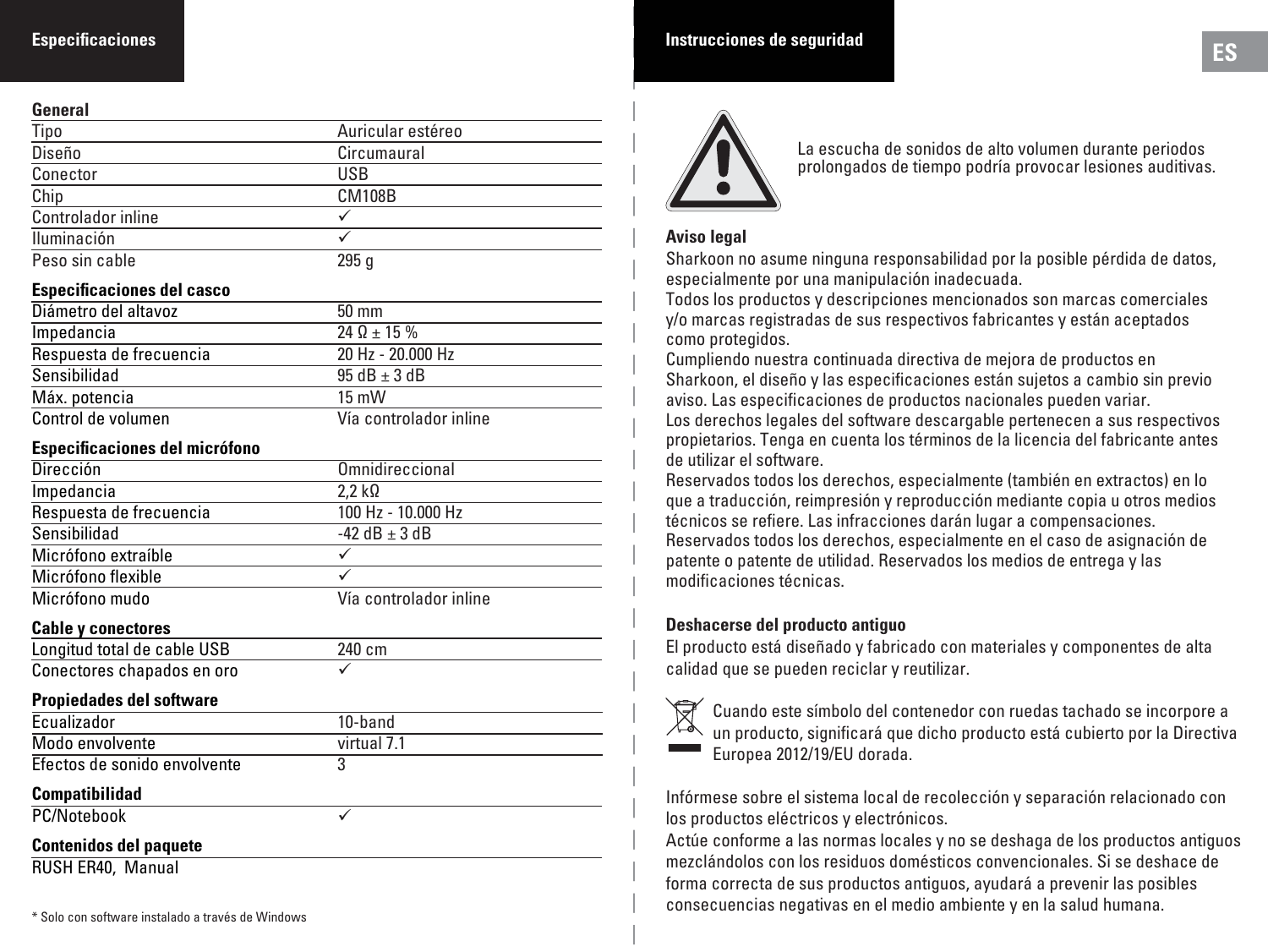#### **Especificações**

#### **Geral**

| ----                   |                 |  |
|------------------------|-----------------|--|
| Tipo                   | Headset estéreo |  |
| Design                 | Circumaural     |  |
| Conector               | USB             |  |
| Chip                   | <b>CM108B</b>   |  |
| <b>Controle Inline</b> |                 |  |
| Iluminação             |                 |  |
| Peso sem cabo          | 295q            |  |

#### **Especificações do fone de ouvido**

| Diâmetro do alto falante | $50 \text{ mm}$     |
|--------------------------|---------------------|
| Impedância               | $24 \Omega + 15 \%$ |
| Resposta de freguência   | 20 Hz - 20,000 Hz   |
| Sensibilidade            | $95 dB + 3 dB$      |
| Potência máxima          | $15 \text{ mW}$     |
| Controle de volume       | Via controle Inline |

#### **Especificações do microfone**

| Direção                | Omnidirectional     |
|------------------------|---------------------|
| Impedância             | $2.2 k\Omega$       |
| Resposta de freguência | 100 Hz - 10.000 Hz  |
| Sensibilidade          | $-42$ dB $+3$ dB    |
| Microfone destacável   | ✓                   |
| Microfone flexivel     |                     |
| Microfone mudo         | Via controle Inline |
| Cabo e conectores      |                     |

#### Comprimento total do cabo USB

| <b>COMMUNICATION COLOR UP CAPP OSS</b> | <b>240 GUL</b> |
|----------------------------------------|----------------|
| Conectores banhados a ouro             |                |

240 cm

#### **Propriedades do software**

| Equalizador              | 10 bandas   |  |
|--------------------------|-------------|--|
| Modo surround            | Virtual 7.1 |  |
| <b>Efeitos Surround</b>  | 3           |  |
| <b>Compatibilidade</b>   |             |  |
| PCs/Notebooks            |             |  |
| Conteúdo da embalagem    |             |  |
| <b>RUSH ER40, Manual</b> |             |  |

## **PT Instruções de segurança**



Mantenha o volume em um nível moderado. A exposição ontínua a volumes muito altos poderá causar danos à sua audição.

#### **Aviso Legal**

A empresa Sharkoon não assume qualquer responsabilidade por uso inapropriado ou perda de dados.

Todos os produtos e descrições são marcas comerciais e/ou marcas registradas dos respectivos fabricantes.

Como uma continuação da política de melhoria do produto em Sharkoon, o design e as especificações estão sujeitas a alterações sem aviso prévio. Especificações de produtos nacionais podem variar.

Os direitos legais do software pertencem ao respectivo proprietário. Favor observar os termos da licença do fabricante antes de usar o software. Todos os direitos reservados (aplicável também aos extractos) para tradução, reimpressão, reprodução pela cópia ou outros meios técnicos. Qualquer Infrações dão direito a compensação Todos os direitos reservados especial mente em caso de atribuição de patente ou utilidade do patente. Meios de distribuição e modificações técnicas reservados.

#### **Descarte do seu produto antigo**

O seu produto foi fabricado com materiais e componentes de alta qualidade, que podem ser reciclados e reutilizados.

Caso um símbolo de lata de lixo cruzado por duas linhas na forma de x estiver anexado a um produto, significa que o produto é coberto pela diretiva europeia 2012/19/EU.

Por favor se informe sobre o sistema de coleta local para produtos eletrônicos. Proceda de acordó com as regras locais e não elimine os seus antigos produtos com lixo doméstico. A eliminação correta do seu antigo produto ajuda a evitar consequências negativas para o meio ambiente e para a saúde humana.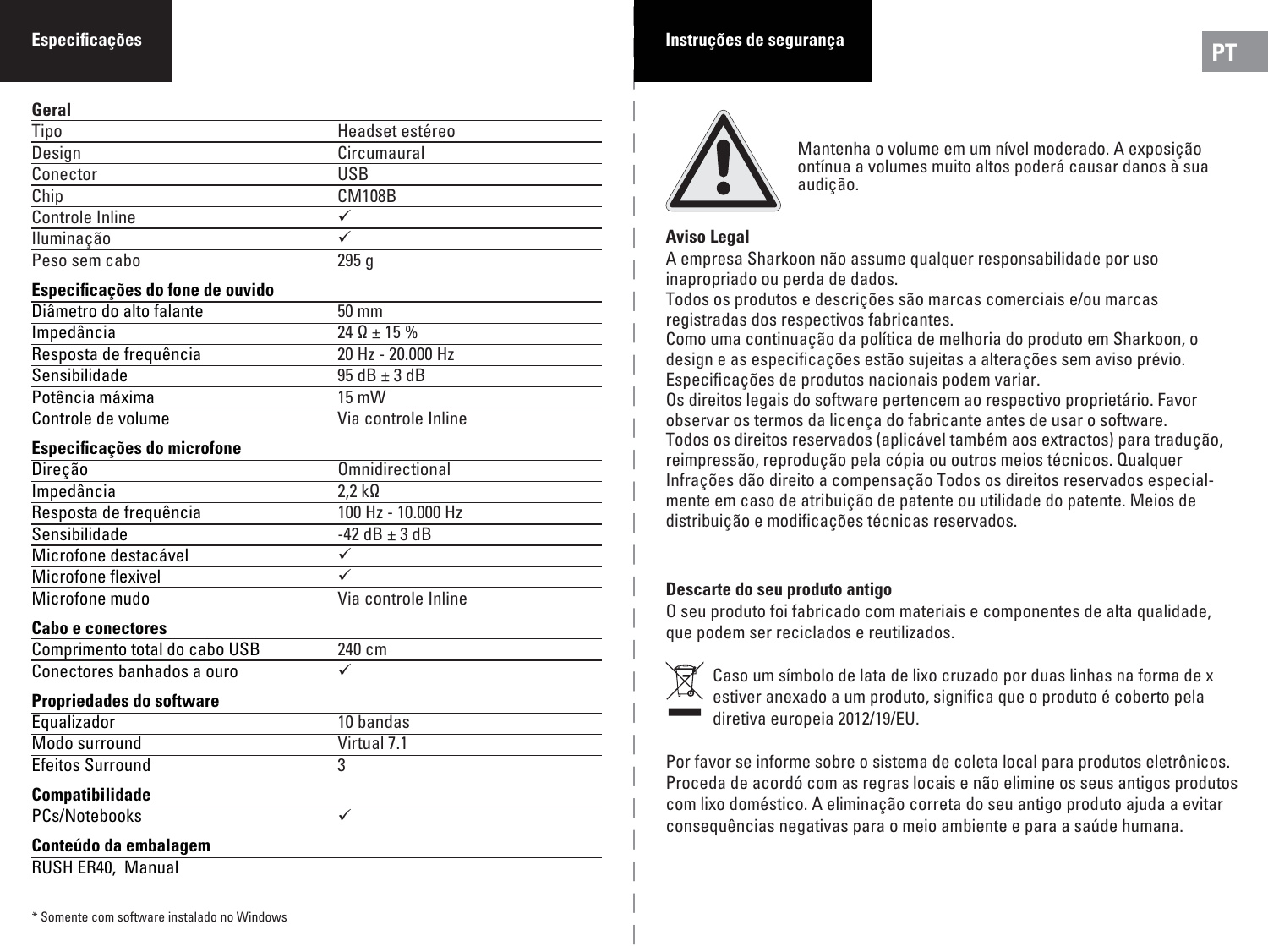#### **Specificaties**

#### **Algemeen**

| , ., ., ., ., ., .,  |                |  |
|----------------------|----------------|--|
| Type                 | Stereo headset |  |
| Design               | Over-Ear       |  |
| Aansluiting          | <b>USB</b>     |  |
| Chip                 | <b>CM108B</b>  |  |
| Bediening in snoer   |                |  |
| Verlichting          |                |  |
| Gewicht zonder kabel | 295q           |  |

#### **Koptelefoon specificaties**

| Luidspreker diameter | $50 \text{ mm}$       |
|----------------------|-----------------------|
| Impedantie           | $24 \Omega + 15 \%$   |
| Frequentiebereik     | 20 Hz - 20,000 Hz     |
| Gevoeligheid         | $95 dB + 3 dB$        |
| Max. vermogen        | $15 \text{ mW}$       |
| Volumeregeling       | Via inline controller |

#### **Microfoon specificaties**

| Oppikpatroon           | Omnidirectioneel      |
|------------------------|-----------------------|
| Impedantie             | $2.2 \text{ k}\Omega$ |
| Frequentiebereik       | 100 Hz - 10.000 Hz    |
| Gevoeligheid           | $-42$ dB $+3$ dB      |
| Afneembare microfoon   |                       |
| Buigbare microfoon     |                       |
| Mute-functie microfoon | Via inline controller |

#### **Kabel en aansluitingen**

| Totale kabellengte USB | 240 cm       |
|------------------------|--------------|
| Vergulde connectoren   |              |
| Eigenschappen software |              |
| Equalizer              | 10-bands     |
| Surround-modus         | Virtueel 7.1 |
| Surroundeffecten       | 3            |
| <b>Compatibiliteit</b> |              |
| PC's/notebooks         |              |

#### **Inhoud verpakking**

RUSH ER40, handleiding



Vermijd het langdurig luisteren naar een hoog volumeniveau omdat dit uw gehoor kan beschadigen.

#### **Wettelijke vermelding**

Voor het potentiële verlies van data, speciaal na oneigenlijk gebruik, accepteert Sharkoon geen aansprakelijkheid.

Alle genoemde productnamen en omschrijvingen zijn trademarks en/of geregistreerde trademarks van de respectievelijke fabrikant en zijn als beschermd geaccepteerd.

Als onderdeel van het beleid van Sharkoon aangaande productverbetering kunnen de specificaties en design wijzigen zonder vooraankondiging. De specificaties kunnen per land verschillen.

De wettelijke rechten van de downloadbare software behoren aan de respectievelijke fabrikant. Bekijk voor gebruik de gebruikersvoorwaarden van de fabrikant.

Alle rechten voorbehouden speciaal (ook in uittreksel) voor vertaling, herdruk, reproductie of kopiëren met andere technische middelen. Overtredingen leiden tot vervolging voor schadevergoeding. Alle rechten zijn voorbehouden met nadruk op patenten of goedkeuringen. Leveringsmogelijkheden en andere technische modificaties voorbehouden.

#### **Afvoeren van uw oude product**

Uw product is ontworpen en geproduceerd uit hogekwaliteitsmaterialen en -componenten die kunnen worden gerecycled en hergebruikt.



Wanneer dit symbool van een afvalcontainer met een kruis erdoor op het apparaat wordt afgebeeld, betekent dit dat het product onder de Europese richtlijn 2012/19/EU valt.

Informeert u zich over de lokale bestemmingen voor het gescheiden inzamelen van elektrische en elektronische producten. Handelt u naar de lokale regelgeving en gooit u uw oude apparaten niet bij het huisafval. Het correct afvoeren van uw oude producten helpt mogelijke negatieve gevolgen voor het milieu en de menselijke gezondheid te voorkomen.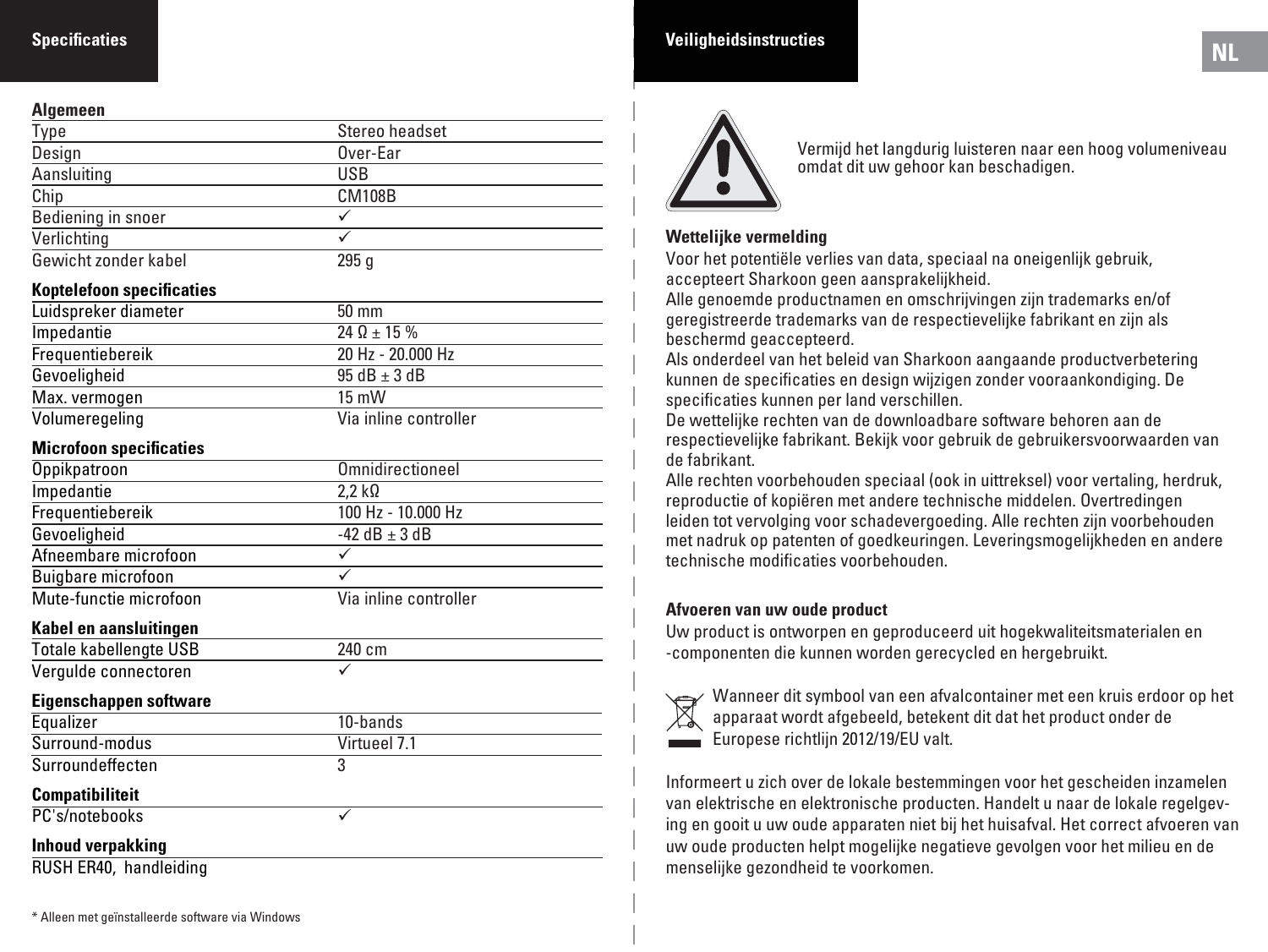#### **Specyfikacja**

#### **Ogólne**

| Słuchawki Stereo |
|------------------|
| Nauszne          |
| USB              |
| <b>CM108B</b>    |
|                  |
|                  |
| 295q             |
|                  |

#### **Specyfikacja słuchawek**

| Średnica membran    | $50 \text{ mm}$       |
|---------------------|-----------------------|
| Impedancia          | $240 + 15%$           |
| Pasmo przenoszenia  | 20 Hz - 20 000 Hz     |
| Czułość             | $95 dB + 3 dB$        |
| Maks, moc           | $15 \text{ mW}$       |
| Regulacja głośności | Przez pilota na kablu |

#### **Specyfikacja mikrofonu**

| Typ mikrofonu        | Wielokierunkowy       |
|----------------------|-----------------------|
| Impedancia           | $2.2 \text{ k}\Omega$ |
| Pasmo przenoszenia   | 100 Hz - 10 000 Hz    |
| Czułość              | $-42$ dB $+3$ dB      |
| Odłączalny mikrofon  |                       |
| Regulowany mikrofon  |                       |
| Wyciszenie mikrofonu | Przez pilota na kablu |

**Kable i podłączenia**

| Całkowita długość kabla USB | 240 cm |
|-----------------------------|--------|
| Pozłacane styki             |        |

#### **Właściwości oprogramowania**

| Equalizer            | 10-pasmowy    |
|----------------------|---------------|
| <b>Tryb Surround</b> | Wirtualny 7.1 |
| Efekty surround      |               |

#### **Kompatybilność**

PC/Laptopy v

#### **Opakowanie zawiera**

RUSH ER40, Instrukcja

### **PL Instrukcje bezpieczeństwa**



Należy unikać dłuższego słuchania przy wysokim poziomie głośności, ponieważ może to spowodować uszkodzenie słuchu.

#### **Zastrzeżenia prawne**

Za potencjalną utratę danych, szczególnie w wyniku nieprawidłowej obsługi produktu, firma Sharkoon nie ponosi żadnej odpowiedzialności. Wszystkie wymienione produkty i opisy są znakami towarowymi i /lub zastrzeżonymi znakami towarowymi odpowiednich producentów i są zaakceptowane jako chronione.

W następstwie polityki stałego ulepszania produktu przez firmę Sharkoon, konstrukcja i specyfikacje mogą ulec zmianie bez uprzedniego powiadomienia. Krajowe specyfikacje produktów poszczególnych regionów mogą się różnić od siebie.

Wszelkie prawa dołączonego oprogramowania należą do odpowiednich właścicieli. Przed rozpoczęciem korzystania z oprogramowania należy zapoznać się z warunkami licencji producenta.

Wszelkie prawa zastrzeżone, szczególnie w zakresie tłumaczenia, przedruku, powielania poprzez kopiowanie lub przy użyciu innych środków technicznych. Naruszenia doprowadzi do wyrównania. Wszelkie prawa są zastrzeżone, szczególnie w zakresie praw do patentu lub użytkowego patentu. Sposób dostawy i modyfikacje techniczne są zastrzeżone.

#### **Utylizacja zużytego produktu**

To urządzenie zostało zaprojektowane i wykonane z wysokiej jakości materiałów i elementów, które mogą zostać poddane utylizacji oraz ponownemu wykorzystaniun.



Symbol przekreślonego śmietnika na kółkach dołączony do produktu oznacza, że jest on objęty Dyrektywa Euro- pejska 2012/19/EU w sprawie elektroniki

Należy zapoznać się z krajowym systemem odbioru produktów elektry- cznych i elektronicznych.

Należy postępować zgodnie z krajowymi przepisami i nie wyrzucać tego typu urządeń wraz z innymi odpadami domowymi. Prawidłowa utylizacja starego używanego produktu pomoże zapobiec potencjalnym negatywnym skutom dla środowiska i zdrowia ludzkiego.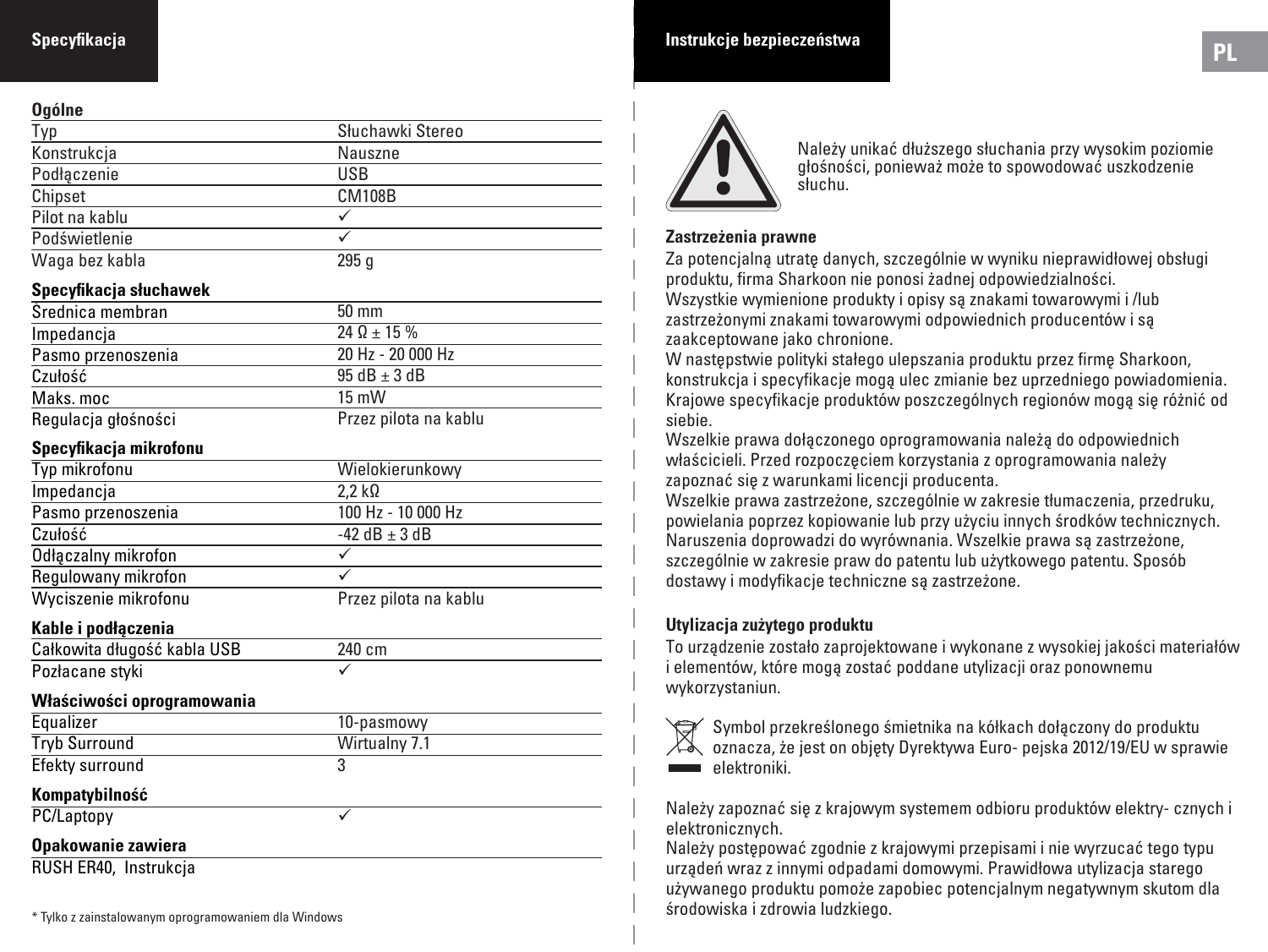#### **Technické údaje**

#### **Přehled**

| .                   |                |  |
|---------------------|----------------|--|
| Typ                 | Stereo Headset |  |
| Design              | Circumaurální  |  |
| Konektor            | USB            |  |
| Chip                | <b>CM108B</b>  |  |
| Připojené ovládání  |                |  |
| Nasvícení           |                |  |
| Hmotnost bez kabelu | 295q           |  |

#### **Specifikace sluchátek**

| Průměr reproduktoru | $50 \text{ mm}$         |
|---------------------|-------------------------|
| Impedance           | $24 \Omega + 15 \%$     |
| Reakční frekvence   | 20 Hz - 20 000 Hz       |
| Citlivost           | $95 dB + 3 dB$          |
| Max. výkon          | $15 \text{ mW}$         |
| Ovládání hlasitosti | Přes připojené ovládání |

#### **Specifikace mikrofonu**

| Směr                 | Všesměrové              |
|----------------------|-------------------------|
| Impedance            | $2.2 \text{ k}\Omega$   |
| Reakční frekvence    | 100 Hz - 10 000 Hz      |
| Citlivost            | $-42$ dB $+3$ dB        |
| Odpojitelný mikrofon |                         |
| Flexibilní mikrofon  |                         |
| Ztlumení mikrofonu   | Přes připojené ovládání |

#### **Kabel a konektory**

| Celková délka USB kabelu | 240 cm |
|--------------------------|--------|
| Pozlacené konektory      |        |

#### **Softwarové vlastnosti**

| Ekvalizér              | 10pásmový     |
|------------------------|---------------|
| Režim Surround         | Virtuální 7.1 |
| <b>Efekty Surround</b> |               |

#### **Kompatibilita**

Stolní počítače/Notebooky v

#### **Obsah balení**

RUSH ER40, Příručka

### **CZ Bezpečnostní pokyny**



Nevystavujete se vysoké hlasitosti delší dobu. Mohlo by to mít za následek poškození sluchu.

#### **Právní omezení**

Společnost Sharkoon nenese žádnou odpovědnost za případnou ztrátu dat, zejména z důvodu nevhodné manipulace.

Všechny pojmenované produkty a popisy jsou ochranné známky a/nebo registrované ochranné známky příslušných výrobců a jsou považovány za chráněné.

Vzhledem k tomu, že společnost Sharkoon své produkty neustále vylepšuje, je změna designu a specifikací bez předchozího upozornění vyhrazena. Národní specifikace produktů se mohou lišit.

Zákonná práva na software ke stažení patří příslušnému vlastníkovi. Před použitím softwaru dodržte licenční podmínky výrobce.

Veškerá práva, zejména (rovněž ve výtazích) na překlad, přetisk, reprodukování nebo kopírování nebo jiných technických prostředků, jsou vyhrazena. Porušení budou pokutována. Všechna práva vyhrazena zejména v případě udělení patentu nebo patentu na nástroj. Způsoby dodání a technické úpravy jsou vyhrazeny.

#### **Likvidace starého produktu**

Tento produkt byl navržen a vyroben z vysoce kvalitních materiálů a součástí, které lze recyklovat a znovu použít.



Když je na produktu uveden symbol přeškrtnuté popelnice s kolečky, znamená to, že se na tento produkt vztahuje evropská směrnice

Informujte se o místním separovaném sběru elektrických a elektronických produktů.

Postupujte podle místních předpisů a nelikvidujte staré produkty s běžným komunálním odpadem. Správná likvidace starého produktu zabrání potenciálním negativním důsledkům na životní prostředí a lidské zdraví.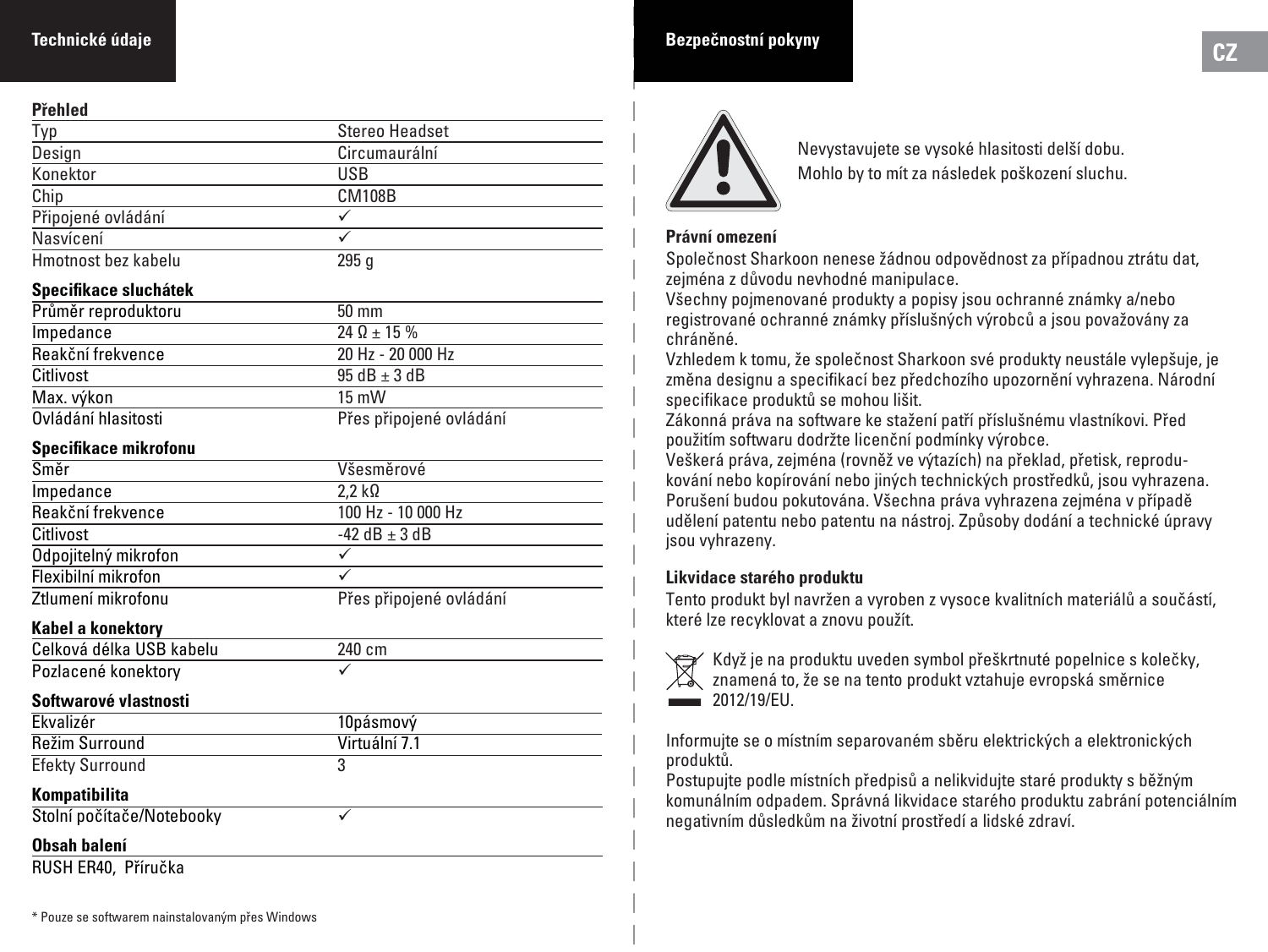#### **Műszaki adatok**

#### **Általános**

| Allaiallus             |                           |
|------------------------|---------------------------|
| Típus                  | Sztereó headset           |
| Dizájn                 | Kagylós                   |
| Csatlakozó             | <b>USB</b>                |
| Chip                   | <b>CM108B</b>             |
| Inline vezérlő         | ✓                         |
| Megvilágítás           | ✓                         |
| Súly kábel nélkül      | 295 <sub>g</sub>          |
| Fülhallgató adatai     |                           |
| Hangszóró átmérőja     | 50 mm                     |
| Impedancia             | $24 \Omega \pm \% 15$     |
| Frekvenciaválasz       | 20 Hz - 20 000 Hz         |
| Erzékenység            | $95 dB \pm 3 dB$          |
| Max. teljesítmény      | 15 mW                     |
| Hangerőszabályzó       | Inline vezérlőn keresztül |
| <b>Mikrofon adatai</b> |                           |
| Irány                  | Omnidirekcionális         |
| Impedancia             | $2.2 k\Omega$             |
| Frekvenciaválasz       | 100 Hz - 10 000 Hz        |
| Érzékenység            | $-42$ dB $\pm$ 3 dB       |
| Leválasztható mikrofon | ✓                         |
| Hajlékony mikrofon     | ✓                         |
| Mikrofon némítása      | Inline vezérlőn keresztül |
| Kábel és csatlakozók   |                           |
| Teljes USB-kábelhossz  | 240 cm                    |
| Aranyozott csatlakozók |                           |
| Szoftvertulajdonságok  |                           |
| Equalizer              | 10 sávos                  |
| Surround mód           | Virtuális 7.1             |
| Surround effektusok    | $\overline{3}$            |
| Kompatibilitás         |                           |
| PC-k/Notebookok        | ✓                         |
| A csomag tartalma      |                           |
| RUSH ER40, Útmutató    |                           |
|                        |                           |

## **HU Biztonsági instrukciók**



Ne hallgassa nagy hangerőn hosszabb ideig, mert az hallás károsodást okozhat.

#### **Felelősség elhárítása**

A Sharkoon nem vállal felelősséget az esetleges adatvesztésért, különösen a nem megfelelő kezelés következtében.

Minden megnevezett márka- vagy terméknév az adott vállalat védjegye és/vagy bejegyzett védjegye, ily módon védelem alatt állónak tekintendő. A Sharkoon folyamatos termékfejlesztési politikája értelmében a konstrukció és műszaki adatok előzetes értesítés nélkül megváltozhatnak. Az országos termékspecifikációk változhatnak.

A letölthető szoftverhez fűződő jogok az adott tulajdonos tulajdonát képezik. A szoftver használata előtt vegye figyelembe a gyártó licencfeltételeit. Minden jog fenntartva, beleértve a (kivonatos) fordítást, újranyomtatást, illetve a másolással és egyéb műszaki megoldással történő sokszorosítást. A jogsértés kártérítési igényt von maga után. Minden jog fenntartva, különösképpen a szabadalmi jog, illetve a használati jog átruházása tekintetében. A közlés és műszaki módosítások módja fenntartva.

#### **Az elhasznált termék elhelyezése**

Az Ön termékét kiváló minőségű, újrahasznosítható anyagokból és alkatrészekből gyártották.



A terméken szereplő áthúzott kerekes hulladéktartály embléma azt jelenti, hogy a 2012/19/EK európai irányelv hatálya alá tartozik.

Kérjük tájékozódjon az elektromos és elektronikus termékek elkülönített begyűjtésével kapcso- latos, helyi rendszerrel kapcsolatban. Kérjük, tartsa be a hulladékkezelére vonatkozó, helyi szabályozást és ne dobja az elhasznált terméket a háztartási szemétbe. Az elhasználódott termék helyes elhelyezése segít megelőzni a potenciálisan negatív következményeket a környezetre és a közegészségre nézve.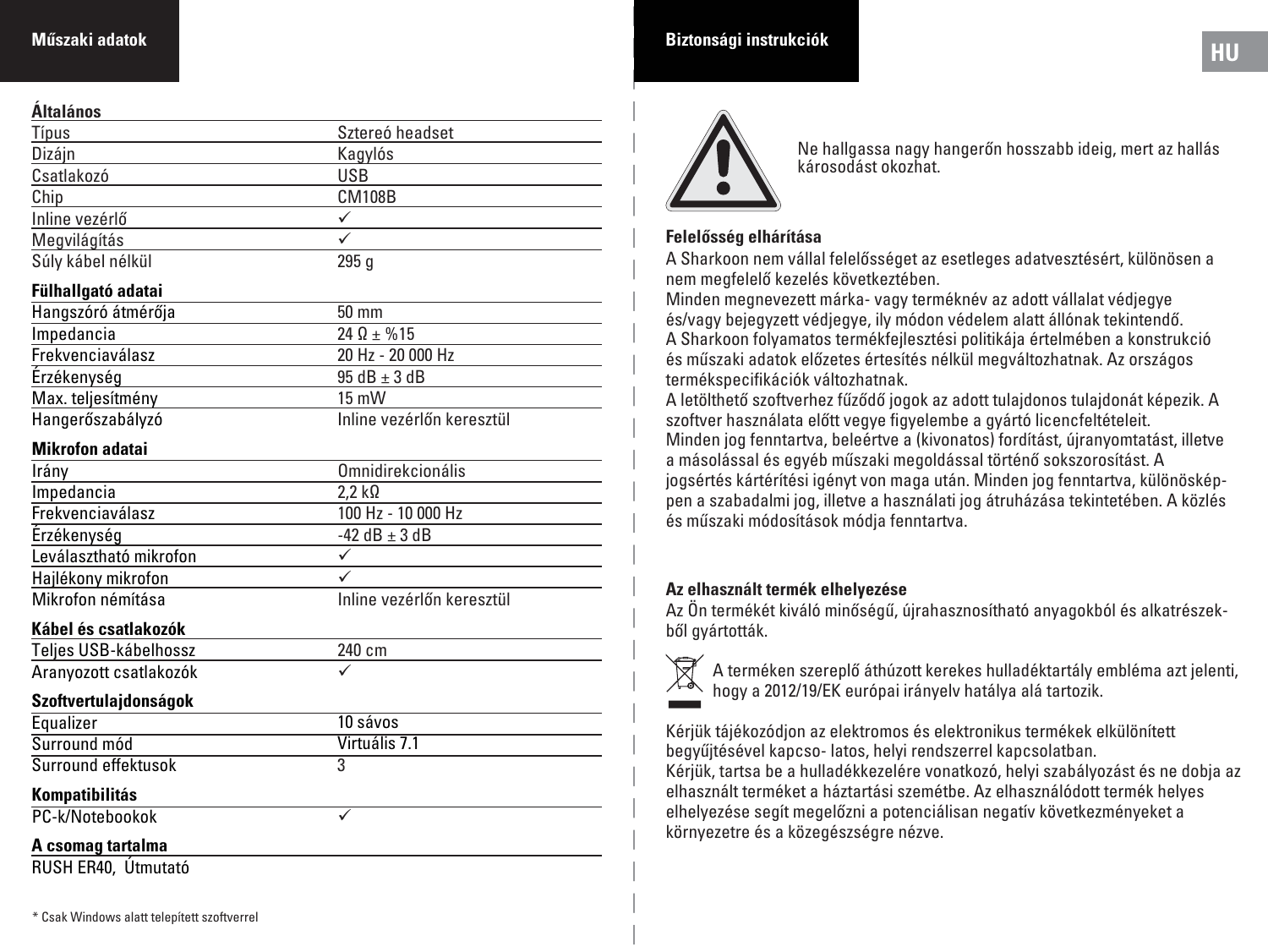#### **Genel**

| uviivi                    |                   |  |
|---------------------------|-------------------|--|
| Tip                       | Stereo Kulaklık   |  |
| Dizayn                    | Kulağı Cevreleyen |  |
| Bağlantı                  | <b>USB</b>        |  |
| Çip                       | <b>CM108B</b>     |  |
| Kabloya Bağlı Denetleyici |                   |  |
| Aydınlatma                |                   |  |
| Kablosuz Ağırlık          | 295a              |  |

#### **Kulaklık Özellikleri**

| Hoparlör Çapı   | $50 \text{ mm}$                  |
|-----------------|----------------------------------|
| Empedans        | $24 \Omega + 15 \%$              |
| Frekans Tepkisi | 20 Hz - 20.000 Hz                |
| Duyarlılık      | $95 dB + 3 dB$                   |
| Maks. Güc       | $15 \text{ mW}$                  |
| Ses Kontrol     | Kabloya Bağlı Kontrol Cihazı ile |

#### **Mikrofon Özellikleri**

| Yön                      | Cok Yönlü                        |
|--------------------------|----------------------------------|
| <b>Empedans</b>          | $2.2 k\Omega$                    |
| Frekans Tepkisi          | 100 Hz - 10.000 Hz               |
| Duyarlılık               | $-42$ dB $+3$ dB                 |
| Ayrılabilir Mikrofon     |                                  |
| <b>Esnek Mikrofon</b>    |                                  |
| <b>Mikrofon Sessizde</b> | Kabloya Bağlı Kontrol Cihazı ile |

#### **Kablo ve Bağlantılar**

| Toplam Kablo Uzunluğu USB   | 240 cm    |  |
|-----------------------------|-----------|--|
| Altın Kaplama Konnektörler  | ✓         |  |
| Yazılım Özellikleri         |           |  |
| Ekolayzer                   | 10 Bant   |  |
| Surround Modu               | Sanal 7.1 |  |
| Surround Etkileri           | 3         |  |
| <b>Uyumluluk</b>            |           |  |
| PC'ler/Notebook             |           |  |
| Paket İçeriği               |           |  |
| <b>RUSH ER40. El Kitabı</b> |           |  |

# **TR Güvenlik Talimatları**



Uzun süre yüksek ses seviyesinde dinlemekten kaçının. Bunu yapmak işitme duyunuza zarar verebilir.

#### **Yasal Uyarı**

Potansiyel veri kaybından dolayı, özellikle uygunsuz kullanım nedeniyle, Sharkoon hiçbir sorumluluk kabul etmemektedir.

Adı belirtilen tüm ürünler ve açıklamalar ilgili üreticilerin ticari markaları ve/veya tescilli ticari markalarıdır, ve korumalı olarak kabul edilir. Sharkoon'da, sürekli ürün geliştirme politikasına göre, tasarım ve teknik özellikler önceden bildirilmeksizin değiştirilebilir. Ulusal ürün özellikleri değişebilir.

İndirilebilir yazılımın yasal hakları, ilgili sahibine aittir. Lütfen yazılımı kullanmadan önce üreticinin lisans koşullarına dikkat edin.

Tüm hakları, özellikle (ayrıca yazılı olarak) çeviri, yeniden basma, kopyalama veya başka teknik yöntemlerle çoğaltma için saklıdır. Herhangi bir ihlal tazminata yol açacaktır. Özellikle patent veya faydalı patent devri durumunda tüm hakları saklıdır. Teslim şekli ve teknik değişiklik hakkı saklıdır.

### **Eski Ürününüzün Elden Çıkarılması**

Ürününüz, geri dönüşümü ve tekrar kullanımı mümkün, yüksek kaliteli malzemelerden ve bileşenlerden tasarlanmış ve üretilmiştir.



Bu çarpı işaretli çöp arabası etiketinin bir ürüne yapıştırılması, söz konusu ürünün 2012/19/EU Avrupa Yönergesi kapsamında olduğu anlamına gelir.

Lütfen elektrikli ve elektronik ürünler için bulunduğunuz bölgenin toplama sistemi hakkında bilgi edinin. Lütfen yerel kurallara uygun hareket edin ve eski ürünlerinizi normal ev atıklarınızla birlikte atmayın. Eski ürününüzün doğru şekilde elden çıkarılması, çevre ve insan sağlığı üzerindeki olası olumsuz sonuçları önlemeye yardımcı olacaktır.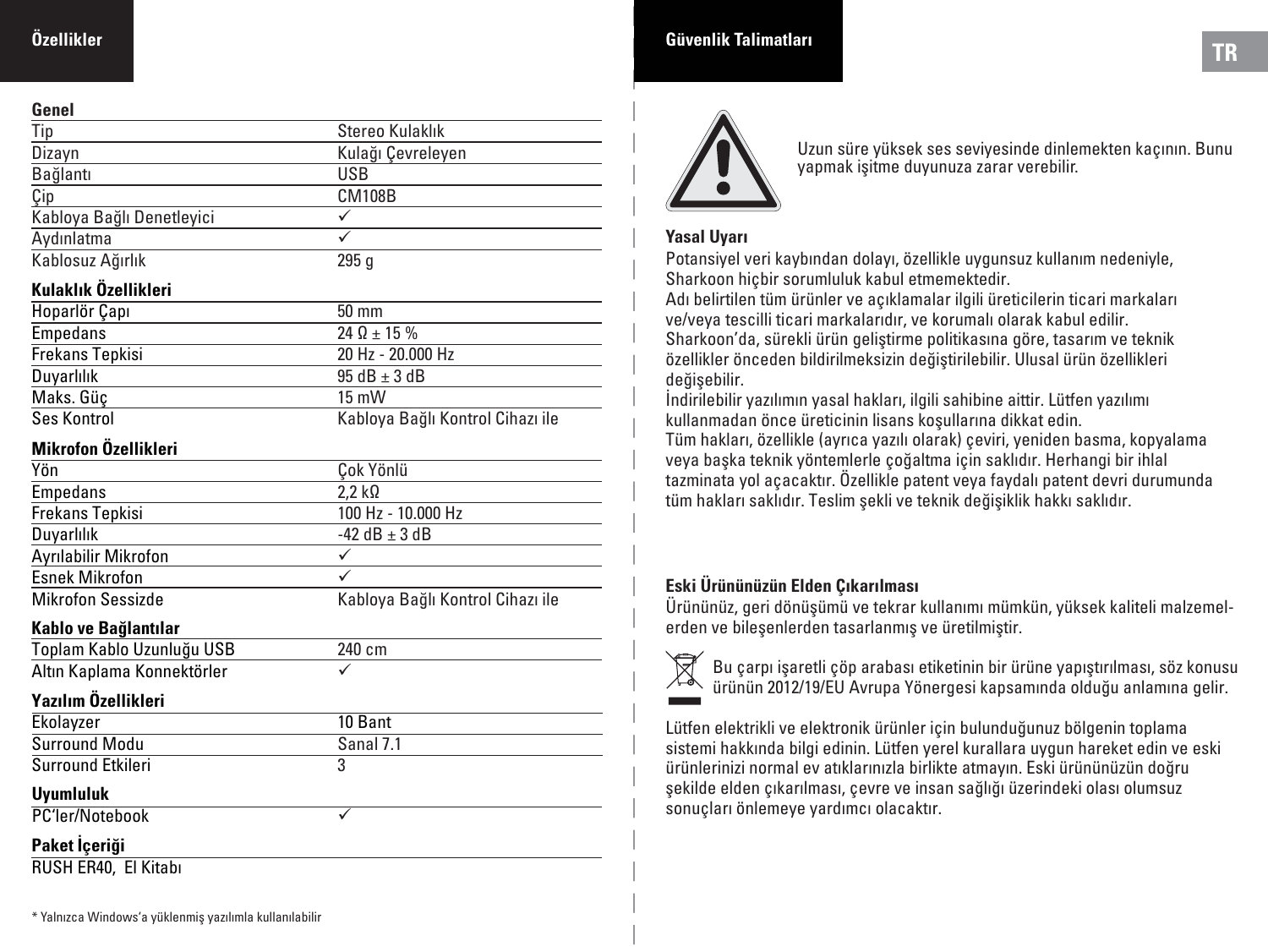#### **Общее**

| -----                       |                 |
|-----------------------------|-----------------|
| Тип                         | Стереогарнитура |
| Дизайн                      | Полноразмерные  |
| Разъем                      | <b>USB</b>      |
| Чип                         | <b>CM108B</b>   |
| Встроенный пульт управления |                 |
| Подсветка                   |                 |
| Вес без кабеля              | 295 г           |

#### **Технические характеристики наушников**

| Диаметр динамика      | 50 MM                       |
|-----------------------|-----------------------------|
| Сопротивление         | $24$ O <sub>M</sub> + 15 %  |
| Частотный диапазон    | 20 Гц - 20 000 Гц           |
| Чувствительность      | $95$ д $5 \pm 3$ д $5$      |
| Макс. мощность        | 15 <sub>M</sub> BT          |
| Регулировка громкости | С помощью пульта управления |

#### **Технические характеристики микрофона**

| Направленность           | Всенаправленный             |
|--------------------------|-----------------------------|
| Сопротивление            | 2.2 кОм                     |
| Частотный диапазон       | 100 Гц - 10 000 Гц          |
| Чувствительность         | -42 дБ $\pm$ 3 дБ           |
| Съемный микрофон         |                             |
| Гибкий микрофон          |                             |
| Отключение микрофона     | С помощью пульта управления |
| $V_{0}$ 6000 u noos osuu |                             |

#### **Кабели и разъемы**

| Общая длина кабеля USB  | 240 см |  |
|-------------------------|--------|--|
| Позолоченные коннекторы |        |  |

#### **Свойства программного обеспечения**

| Эквалайзер                    | 10-полосный     |
|-------------------------------|-----------------|
| Режим объемного звучания      | Виртуальный 7.1 |
| Эффект виртуального окружения |                 |

#### **Совместимость**

ПК/Ноутбуки

#### **Комплект поставки**

RUSH ER40, руководство пользователя

\* Только с установленным программным обеспечением через Windows



Избегайте прослушивания на высоком уровне громкости в течение длительного периода времени. Это может повредить слух.

#### **Юридическая информация**

В случае потери данных, в частности по причине не правильной эксплуатации, Sharkoon не несет ответственности. Все названные продукты и описания являются товарными знаками и/или зарегистрированными товарными знаками соответствующих роизводителей и принимаются в качестве защищенных. Как продолжение политики улучшения продукта в Sharkoon, дизайн и технические характеристики могут быть изменены без предварительного уведомления. Национальные спецификации продукта могут отличаться. Юридические права на скачиваемое программное обеспечение принадлежат непосредственному владельцу. Пожалуйста, ознакомьтесь с условиями лицензии производителя перед использованием программного обеспечения. Все права, особенно на перевод, перепечатку, снятие копий, воспроизведение путем копирования и иных подобных средств, защищены. Нарушения приведут к компенсации. Все права защищены, особенно право на получение патента и исключительное право на изобретение. Предоставляются средства доставки и технические изменения.

#### **Утилизация старых продуктов**

Ваш продукт разработан и изготовлен из высококачественных материалов и компонентов, которые могут быть переработаны и использованы повторно.



Когда этот символ перечеркнутого мусорного контейнера прикрепляется к изделию, это означает, что продукт защищен Европейской директивой 2012/19 / EU.

Пожалуйста, будьте внимательны к местной раздельной системе сбора электрических и электронных продуктов. Пожалуйста, действуйте в соответствии с вашими местными правилами и не утилизируйте старую электронную с обычными бытовыми отходами. Правильная утилизация вашей старой техники поможет предотвратить потенциальные негативные последствия для окружающей среды и здоровья человека.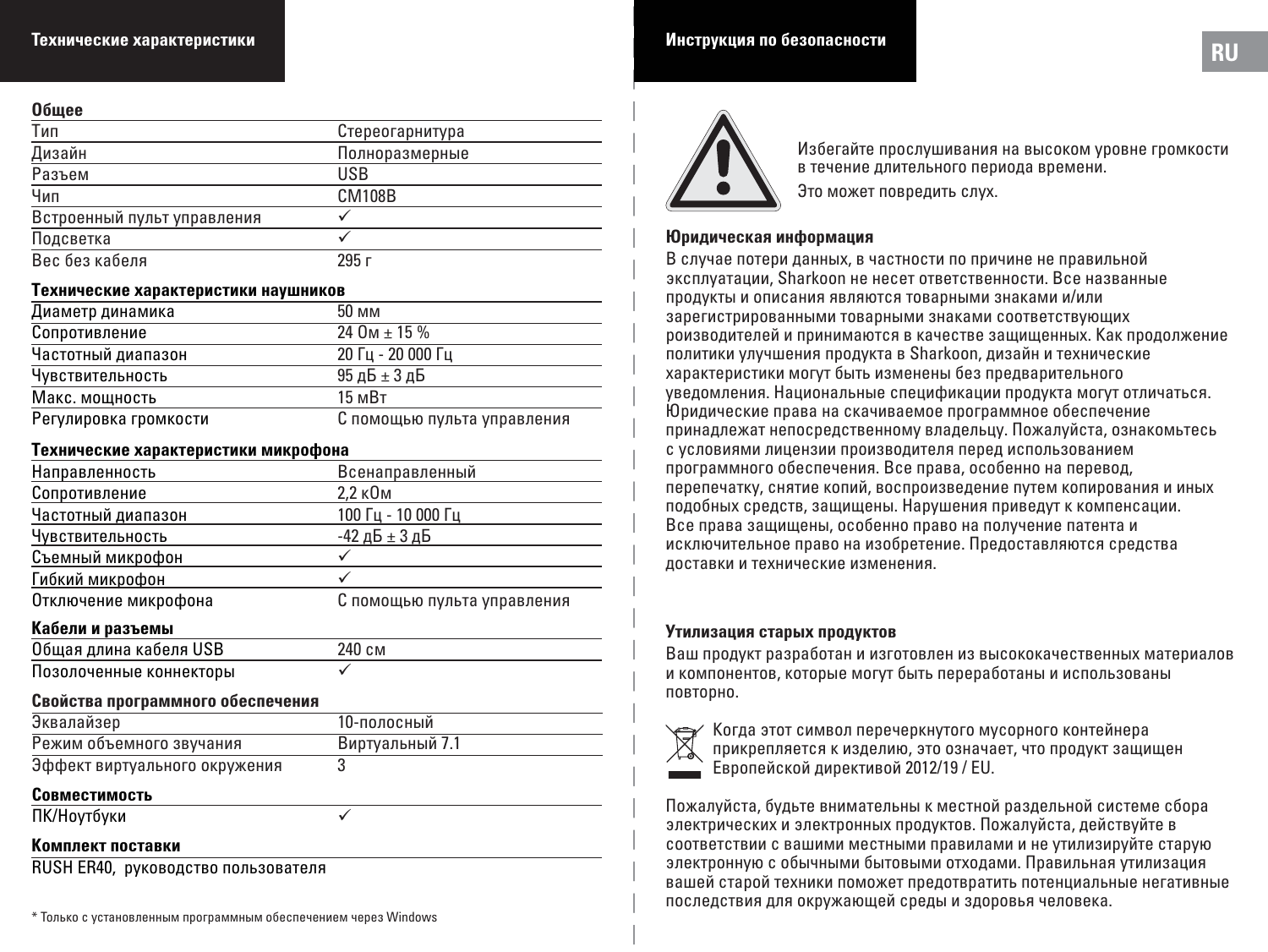#### **基本資訊**

| -----  |               |
|--------|---------------|
| 類型     | 立體聲耳麥         |
| 設計方式   | 耳罩式           |
| 接頭型式   | <b>USB</b>    |
| 晶片     | <b>CM108B</b> |
| 線控裝置   |               |
| 發光功能   |               |
| 重量不含線材 | 295q          |

#### **耳機規格**

| 驅動單體直徑 | $50 \text{ mm}$   |
|--------|-------------------|
| 阻抗     | $240 + 15%$       |
| 頻率響應   | 20 Hz - 20,000 Hz |
| 靈敏度    | $95 dB + 3 dB$    |
| 最大功率   | $15 \text{ mW}$   |
| 音量控制   | 诱過線控裝置            |

#### **麥克風規格**

| ---------- |                    |
|------------|--------------------|
| 指向性        | 全指向性               |
| 阻抗         | 22 kO              |
| 頻率響應       | 100 Hz - 10.000 Hz |
| 靈敏度        | $-42$ dB $+3$ dB   |
| 可拆卸式麥克風    |                    |
| 可調式麥克風     |                    |
| 麥克風靜音      | 诱過線控裝置             |
|            |                    |

#### **線材和接頭**

| USB 線材總長 | 240 cm |
|----------|--------|
| 鍍金接頭     |        |

#### **軟體特色**

| $\overline{\phantom{a}}$<br>-- | --     |
|--------------------------------|--------|
| гu                             | . .    |
| гц                             | ,<br>υ |

 $\overline{\checkmark}$ 

#### **裝置相容性**

桌上型電腦 /筆記型電腦

### **包裝內含物件**

RUSH ER40, 使用說明



請不要長時間在高音量狀態下使用, 可能導致聽力受損

#### **法律免責聲明**

若發生資料遺失(特別是因不當操作所引起)之情事,Sharkoon 不需承 擔任何責任。本手冊提及之所有產品與說明 均為其所屬製造商的商標 和/或註冊商標,且均受保護。

基於 Sharkoon 產品持續改進的政策, 相關設計和規格會隨時變動, 恕不 另行通知。各國產品規格可能有所不同。

隨附軟體的法律權利屬於其所屬軟體製造商。使用該軟體前請先閱讀軟 體製造商的授權條款。

本公司保留所有權利,特別是以複製或其他技術方式進行翻譯、翻印、 再製(包含摘錄)方面,違者將負賠償責任。本公司保留所有權利, 特別是在專利或實用新型專利方面。本公司保留交付方式和技術修改的 權利。

#### **舊產品之棄置**

您的產品於設計和製造時採用高品質的材料和零組件,可進行回收和重複 使用。



請告知您當地的電氣和電子產品分類回收系統。 請根據當地法規處理,勿將舊產品丟入日常生活垃圾中。 正確處理舊產品將可避免對環境與人體健康造成潛在的負面影響。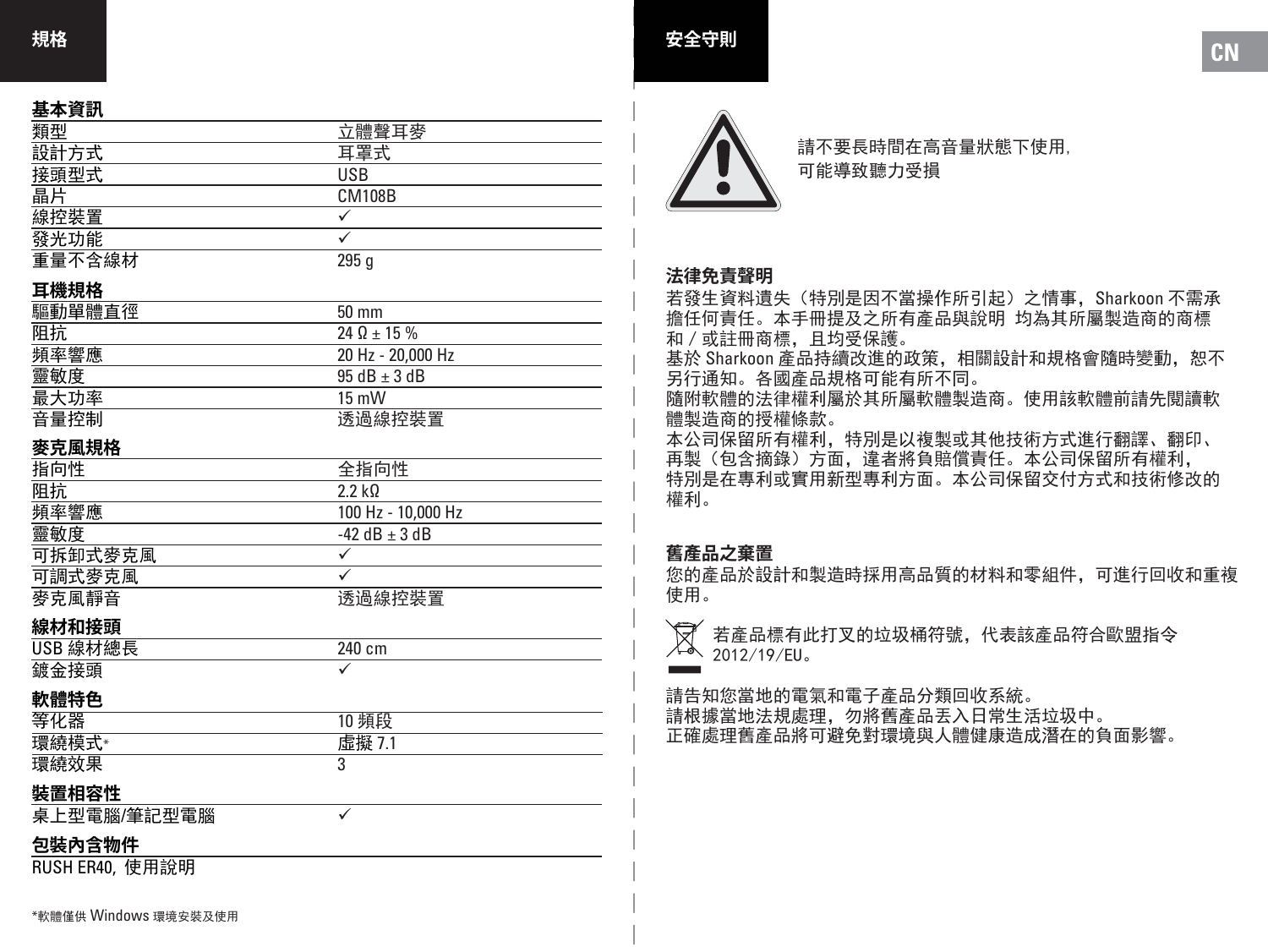#### **基本情報**

| ステレオ ヘッドセット |
|-------------|
| 耳覆い         |
| <b>USB</b>  |
| CM108B      |
|             |
|             |
| 295 a       |
|             |

#### **ヘッドフォン仕様**

| ドライバユニット直径  | $50 \text{ mm}$   |
|-------------|-------------------|
| インピーダンス     | $240 + 15%$       |
| 周波数特性       | 20 Hz - 20,000 Hz |
| 感度          | $95$ dB + 3 dB    |
| 最大出力        | $15 \text{ mW}$   |
| ボリュームコントローラ | インラインコントローラで調整    |

#### **マイク仕様**

| 指向性        | 無指向性               |
|------------|--------------------|
| インピーダンス    | 22k0               |
| 周波数特性      | 100 Hz - 10.000 Hz |
| 感度         | $-42$ dB $+3$ dB   |
| 着脱可能なマイク   |                    |
| フレキシブルなマイク |                    |
| マイクミュート    | インラインコントローラで調整     |

#### **ケーブルとコネクタ**

| USB ケーブル全長 | 240 cm |
|------------|--------|
| 金メッキコネクタ   |        |

#### **ソフトウェアのプロパティ**

| イコライザー    | 10 バンド    |
|-----------|-----------|
| サラウンドモード* | バーチャル 7.1 |
| サラウンド効果   |           |

#### **互換性**

パソコン/ノートパソコン

#### **パッケージの内容**

RUSH ER40, マニュアル



長時間にわたって高い音量を聴き続けることは おやめください。 聴力に支障を与えることがあります。

#### **免責事項**

特に不適当な取り扱いによるデータの潜在的な損失について、SHARKOON は一切 の責任を負いません。名前の付いたすべての製品と説明は、各メーカーの商標およ び/または登録商標であり、保護されているものとして受け入れられています。 SHARKOON における継続的な製品改良の方針として、設計および仕様は予告なく 変更される場合があります。各国別に製品仕様が変わる場合があります。 同梱ソフトウェアの法的権利は、それぞれの所有者に帰属します。ソフトウェアを 使用する前に、メーカーのライセンス条項を遵守してください。 特に翻訳、再印刷、コピーまたは他の技術的手段による再生に対するすべての権利 (抽出物に含まれるものを含む)は留保されています。 侵害行為があった場合は、補償が請求されることになります。 特に特許また実用特許の譲渡の場合、すべての権利が留保されます。提供手段およ び技術的修正が留保されます。"

#### **古くなった製品の処分**

製品は、高品質の材料と部品を用いて設計かつ製造されており、リサイクルおよび 再利用することができます。



クロスドアウト・ウイールドビン記号が製品に取り付けられている場合、 製品が欧州指令 2012/19/EU

の対象であることを意味します。 電気・電子製品に対する地域の分別収集システムに ついてお知らせします。お住まいの地域のルールに応じて行動し、通常の家庭ごみと 一緒に古い製品を処分しないでください。古い製品を正しく処分することにより、 環境および人間の健康に対する潜在的な負の影響を防ぐことができます。